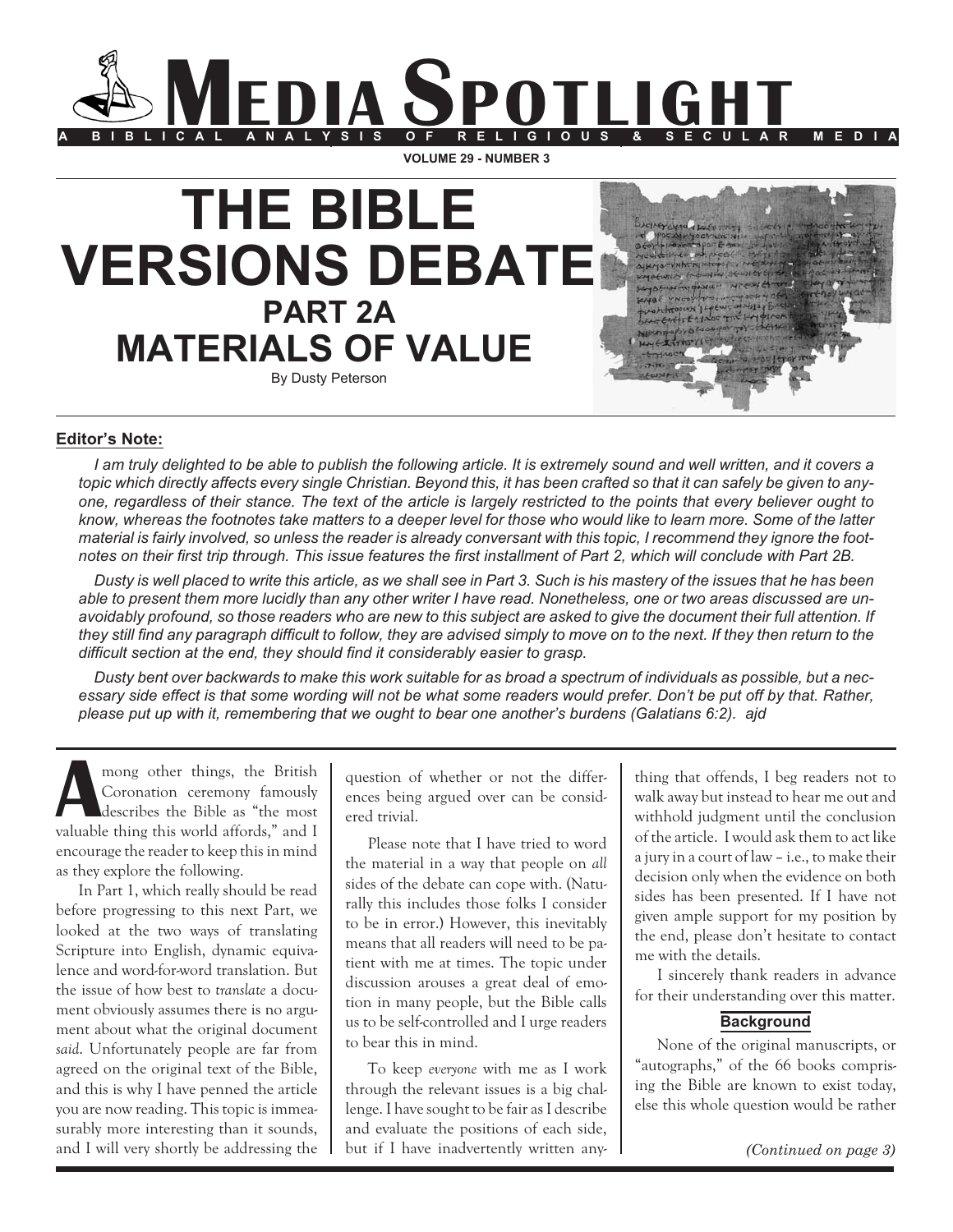# **Bible Versions Debate Part 2**

*(Continued from page 1)*

simpler. (For convenience, students of this subject usually just write "MS" in place of the word "manuscript." Similarly, the plural is shortened to "MSS.")

In the next article I shall briefly need to mention the "Old Testament," but it's on the *Greek* portion of the Bible, the "New Testament," where the arguments are overwhelmingly focused. There are a large number of Greek copies of the New Testament still in existence from before the days of printing, all of which are obviously descended in one way or another from the original documents. The problem is that these copies disagree with each other, sometimes in thousands of places. These manuscripts are commonly said to fall into three or four, or even more, different groups or "families." A common term for a family of MSS is "text-type," and the name given to the process of identifying which readings are correct is usually called "textual criticism."

The popular view today is that almost all manuscripts were simply copied relatively faithfully from earlier ones, and that every so often an extensive revision (recension) of the text was undertaken for one reason or another, thus starting a new family. Hence the diagram in the adjacent column (Figure One).

As an aside, certain scholars are far from convinced that there *are* multiple "families" in this sense. They believe there are simply those manuscripts which were created by *sincere, God-fearing* people, and those created by different parts of the

*false* Church. (Scripturally, there do exist true brothers and false brothers, true teachers and false teachers, true and false prophets, true and false apostles, the true Christ and false Christs.)

There are a few additional reasons why certain scholars conclude that Bible manuscripts merely fall into one or other of the "true" or "false" camps. A central point made bysuch folks is that one set of surviving manuscripts shows very close similarity between most of its members, which is taken as a sign of fidelity, whereas the rest differ among themselves much more – which is taken as a tell-tale lack of reverence for God's Word. Additionally, some MSS (plus certain early Christian writings) actually appear to span two or more families simultaneously.<sup>1</sup> Even the strongest supporters of the idea of families are not always sure how many families they have discovered.

Whatever your view I ask you to bear with me as I endeavor to operate on the principle that manuscripts do indeed fall into several families. (Most of the scholars who deny the existence of such families are prepared to work on the basis that these families exist because they feel that the set of manuscripts they support still



comes out on top, whichever way the issue is approached.)

Between these two groups of scholars there exists sharp disagreement over which of the various families is closest to God's Word, and which others represent a significant departure from it. The arguments center on just *two* of the families – and this debate is reflected in the vast majority of Bibles we use today. Some people use Bible versions based on one family and some use versions based on the other. I can almost guarantee that every English-speaking Christian of more than a few months standing today has come across Bibles founded on each.

In order to avoid uncommon words wherever possible in this article, I've chosen to call these two families "A" and "B." Among other names, family A is frequently called the "Syrian" or "Byzantine" or "Antiochian" family. Family B is often called the "Minority" or "Alexandrian" family.<sup>2</sup> Fortunately, scholars use the very names "A" and "B" to refer to high-profile *manuscripts* connected with *families* A and B respectively.

I don't want to leave families A and B as mere abstract concepts for the reader, but equally I don't want to say anything about them that might tempt us to prejudge matters. I have therefore chosen to characterize this pair of manuscript families in just two ways. The reader is asked not to read anything into these attributes yet. We will put more flesh on the bones as we go.

I will describe the two families like this: **(i)** Manuscripts within family A contain more words than those in family B. (They don't contain more *books*, but sim-

*(Continued on page 13)*

- 1 See Edward Miller, *A Guide to the Textual Criticism of the New Testament*, (1886, 1919), pp. 50-1; see also Wilbur Norman Pickering, *Contribution of John William Burgon to New Testament Textual Criticism*, (*A Thesis Presented to the Faculty of the Department of New Testament Literature and Exegesis*, Dallas Theological Seminary, May 1968, pp. 19-21).
- 2 Additionally the text-types of families A and B are helpfully often called "**A**lpha" and "**B**eta" respectively. Some scholars contend that there is a separate family, termed "Neutral," which is related to family B, but this is not so common a view as it once was. For simplicity I have combined the Neutral and Minority families into one (B), not least because many experts today do not distinguish between the two. For this short overview of textual criticism, I have employed another simplification – *viz*., I sometimes relate comments made specifically about *manuscript* B simply to *family* B, and likewise I sometimes relate comments about the *Textus Receptus* (a Greek text derived from family A manuscripts) to the whole of family A. However, neither simplification alters the final outcome.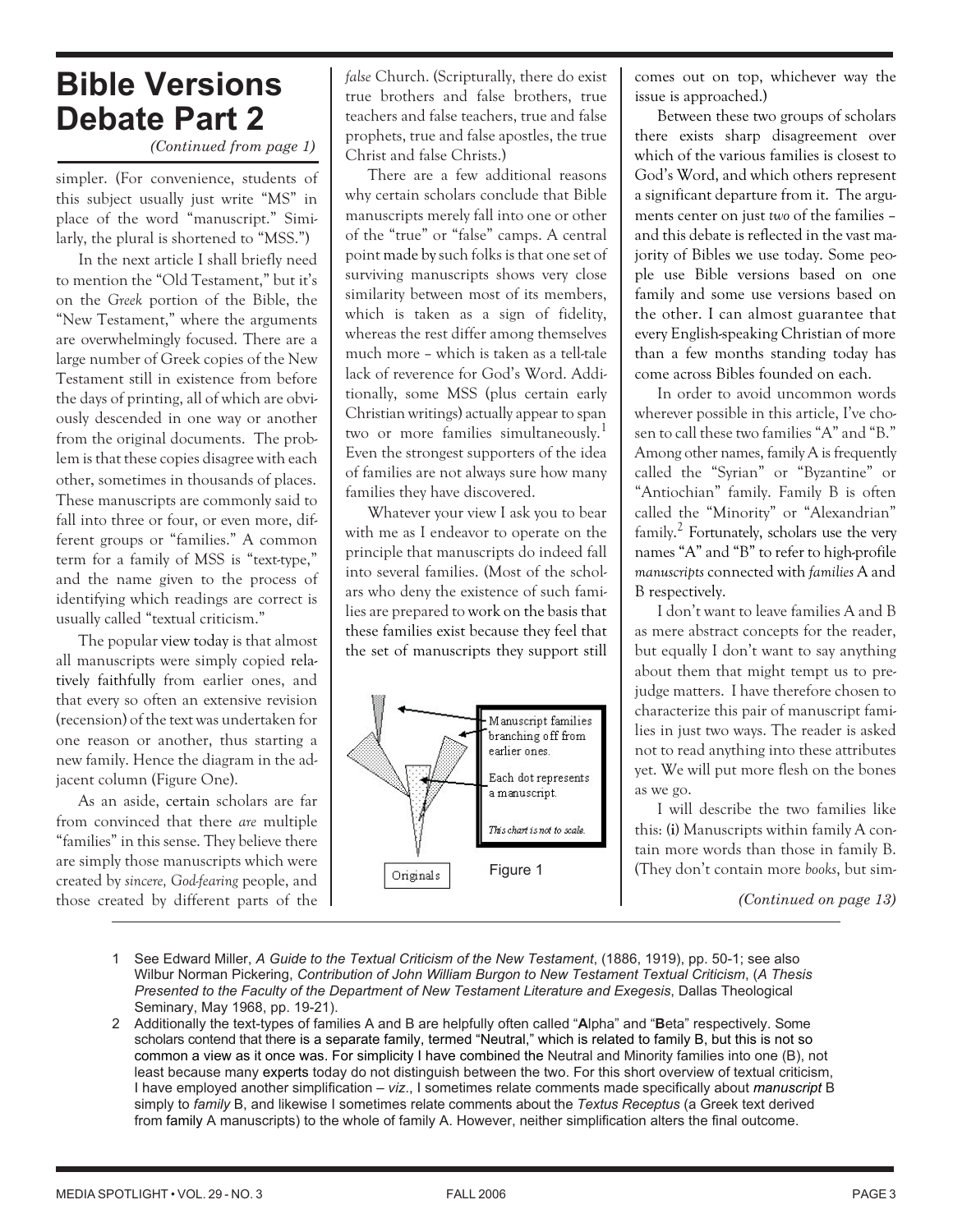# **Bible Versions Debate Part 2**

*(Continued from page 3)*

ply more words in their books.) **(ii)** Family A manuscripts tend to be very similar to each other, whereas those in family B vary more.

It is often said that the differences between these two families are unimportant. Here are some initial observations about that claim. I will start by quoting two of the most pre-eminent scholars in favor of each family – i.e., Fenton John Anthony Hort (1828-1892) and John William Burgon (1813-1888). Hort was a leading member of the revision committee which produced the "Revised Version" of the Bible in the late 19th century. Hort said that if the Christian Church were to replace one of these two manuscript families with the other, it would be so significant as to produce a whole "**new period in Church history.**" 3 Likewise, but from a supporter of the *other* family, Burgon said the result would be a "**seriously mutilated**" text.<sup>4</sup>

What some folks don't realize is that the differences between these two families affect nearly six *thousand* separate parts of the New Testament, $5$  impacting nearly *ten* thousand words. That's a lot of words being added, deleted or changed. And given the staggering intricacy and multi-layered nature of God's Word – as we discussed in the previous article – that's bound to represent a real problem. What's more, several thousand differences between Bible versions are inevitably going to promote confusion and doubt. If you think, as I do, that confusion and doubt are enemies of God and His Kingdom, this issue is not trivial.

Furthermore, we are on holy ground here (Rom. 1:2; 2 Tim. 3:15). We are supposed to *love* God's Word and treat it with awe (Psa. 119:161-168). We should guard its purity as we would our life – if not more carefully. In view of the fact that men and women have indeed *died* for the sake of the Bible over the centuries, it seems to me that the least we can do in return is seek to protect its accuracy.

Deferring to respected scholars in each of the two camps, why would Hort call one of these two MS families "**vile**" 6 if the differences in it were insignificant? That's an extremely strong word to use if the differences are indeed negligible. Similarly, why would Burgon call Hort's MS family "grossly depraved"?<sup>7</sup> It seems clear from these heavy-duty quotes that it would be wise for us to look into this.

# **HOW DID WE GET HERE?**

So, the pre-eminent figure on one side of the debate described the other side's chosen manuscripts as "vile," and the pre-eminent figure on the other side called the first's set "grossly depraved." There are many sincere followers of each party, so how have we reached this state of affairs? If we take a glimpse at the history of the debate, and if we consider the principles applied by each party, we'll see how this situation arose – and, crucially, where the truth of the matter lies.

Here are a couple of foundational points for those who are new to this subject. Before the invention of the printing press in the mid 1400s, literary works had to be copied by hand (the word "manuscript" means a document written manually). Each time a manuscript was copied, errors of varying magnitude were introduced by the human scribe. The problem

is that it is not always immediately apparent which variation on a particular passage is faithful to the original and which is an error. The solution is to collect and sort through the evidence, interpreting it by using the appropriate rules.

Let's now take a stroll down the two roads leading to those supremely contradictory conclusions we've just seen. One can readily trace the split back to the aforementioned revision committee which was set up in 1871 by the Church of England to revise the King James Version of the Bible (or KJV for short). $8$ Rather than just reconsider the *translation* of the KJV, the most influential members of the committee also decided to reconsider the very source material **–** e.g., the Greek manuscripts **–** behind the KJV. I want to commence our investigation into this huge split by listing the four different types of evidence the committee had available to it. When trying to decide which family carries more weight, the relevant documents obviously include the surviving Greek MSS. But also pertinent are any surviving MSS where the Greek has been translated into other languages. (Again, to avoid unusual terminology wherever possible, I'm going to call such items "translations" although that's not the word used by students of this subject.<sup>9</sup> The correct terms for all these things can be found in the footnotes. Virtually the only unusual terms I use in the whole of the rest of this article are about to come up.)

Another type of evidence relevant to this inquiry is the writings of early Christians wherever they quote parts of the New Testament – since those citations naturally indicate which MS family was used by those early Christians. I'm going

3 Arthur F. Hort, *The Life and Letters of Fenton John Anthony Hort, Vol. II*, (Macmillan, 1896), pp. 138-9. (All emphases in quotes in this article are my own unless otherwise stated.)

4 John W. Burgon, *The Revision Revised*, (Dean Burgon Society Press, 2nd printing, 2000), p. 109.

5 Estimates usually vary between 5,300 and 5,900 changes. Waite counted 5,604 (D.A. Waite, *Defending the King James Bible*, [The Bible For Today Press, 2004], p. 40).

- 6 See A.F. Hort, *Life and Letters*, *Vol. I*, p. 211, as quoted in Pickering, *Contribution*, *op. cit.*, p. 13.
- 7 *Revision Revised, op. cit.,* p. 109.
- 8 A preliminary, 16-man committee first sat in 1870, but the *full* group was started the following year.
- 9 The strict term for those translations of Holy Writ that are made from the Bible's *original* languages is "versions."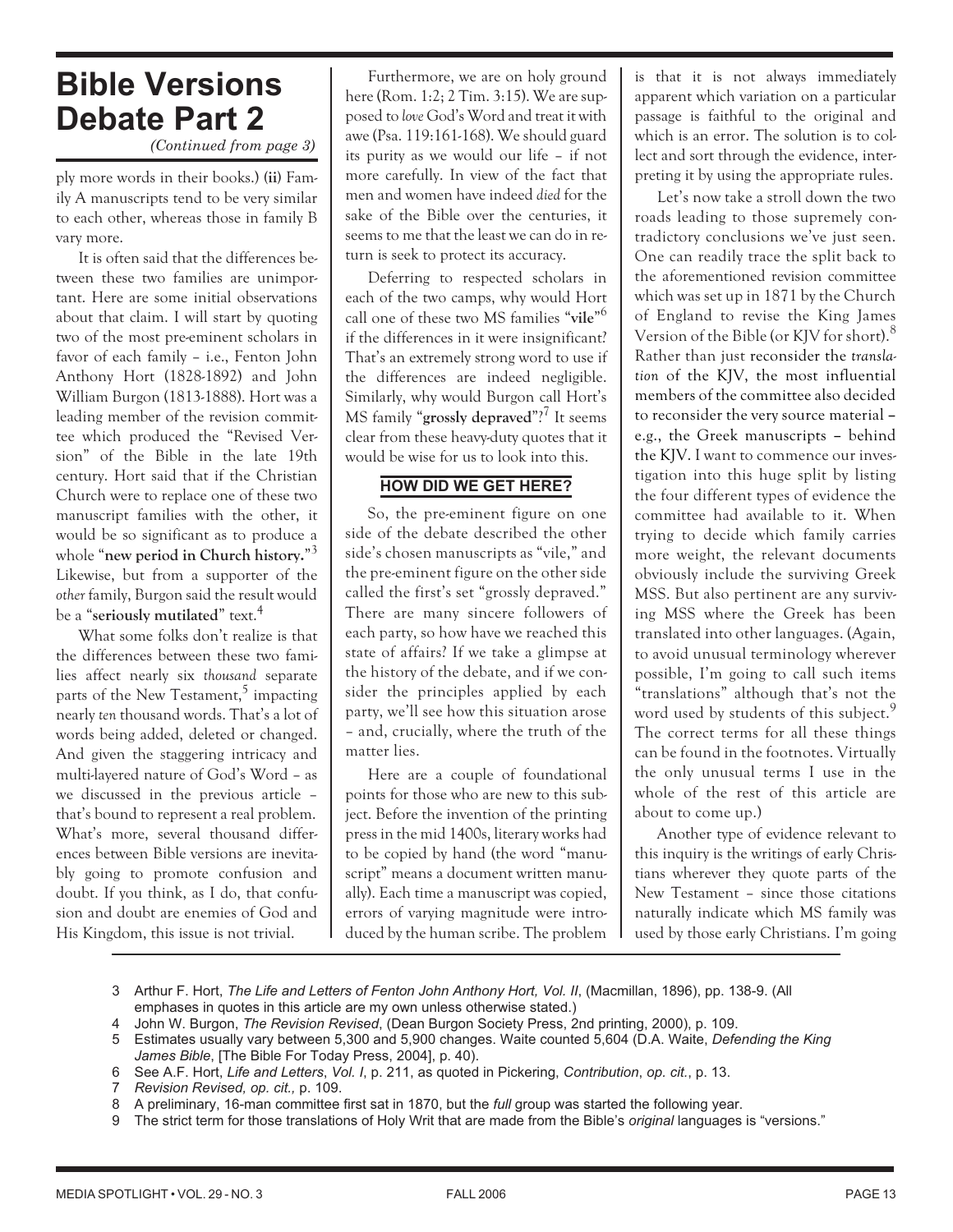to use the term "quotations" to refer to this type of material.<sup>10</sup>

The fourth and final relevant pieces of evidence are called "lectionaries." These are simply portions of the New Testament which were read on special days in the Eastern Church. You can think of this practice as somewhat akin to the way fellowships today often read 1 Corinthians 11 aloud before taking Holy Communion.

In the 1870s, the KJV revision committee knew of only one hundred lectionaries. Since then over *two thousand* more have been discovered. However, to demonstrate how this enormous conflict between MS families first opened up, I'm principally going to be working on the information available to both sides *at the time the committee sat*.

So in order to get to the bottom of this whole issue of which manuscripts are trustworthy, we need to consider: **(1)** The surviving Greek MSS; **(2)** The early translations of those MSS; **(3)** Quotations by early Christian writers from those MSS, and **(4)** Lectionaries created from those MSS. (Strictly speaking, the documents in *each* of these four categories are "manuscripts," but to avoid confusion this word applies here only to actual copies of the Greek New Testament.)

For the sake of clarity I shall present certain things in pictorial form. The chart opposite is a mere *numerical* representation of the items supporting each of the two key families. It's not perfectly to scale<sup>11</sup> but it gives us a feel for the situation the Revisers faced.<sup>12</sup>

# **Step 1: Greek versus Variety**

I have broken down this massive disagreement between the two parties into a number of steps, and I describe these in terms of the main figure on each side of the debate, i.e., Hort and Burgon (more properly, *Dr.* Hort and *Dean* Burgon<sup>13</sup>). The first two steps are the most involved, but I guarantee readers will be rewarded if they persevere with them.

#### **Hort's Side:**

Let's start with Hort's first step. (It is widely known that Hort worked very closely with a man called Dr. B.F. Westcott, but Hort was the main force behind the textual theory they both espoused.)

As we see from the bar chart, family A is supported by a general consensus of ancient manuscripts, translations and quotations – and Hort accepted this.<sup>14</sup> However, he felt it was important to treat the Bible essentially like any other book. He argued that we should approach the Bible according to "the accepted principles of textual criticism" – i.e., the principles which are used to determine the original readings of all*other* ancient documents, whether inspired or not.<sup>15</sup> One upshot is that Hort viewed any evidence other than the *Greek MSS themselves* as very much secondary.<sup>16</sup> I'll explain why.

Imagine if the Bible were a cookbook. You wouldn't usually expect a cookbook to be significantly corrupted during simple copying, whereas there is a much greater likelihood of alteration when it's being *quoted or translated*. It was therefore the surviving Bible manuscripts in the *original* language on which Hort and his followers initially concentrated. We can sensibly think of this as Hort temporarily putting the translations and quotations to one side, with a view to returning to them after fully considering the Greek MSS. Interestingly, Hort went even further with regard to lectionaries, believing them to be "without [**any**] … value" in determining which MS family was purest.<sup>17</sup>



- 10 The full name is "patristic quotations." Popular alternate terms include "Church Fathers" or just "Fathers."
- 11 In the 1870s there were nearly a thousand Greek MSS supporting family A and only five representing family B, but reproducing that on this chart would so dwarf the smaller quantities as to make them invisible.
- 12 Burgon knew of 1000 MSS, 20 versions, 100 lectionaries, and many patristic quotations.
- 13 Burgon was a university professor but was best known as the Church of England's "Dean of Chichester."
- 14 Burgon, *Revision Revised*, *op. cit.,* Article III, p. 269.
- 15 To confirm this, Hort said "we **dare not** introduce considerations which could not reasonably be applied to **other** ancient texts" [Quoted in Jack Moorman, *Forever Settled*, (e-book), chapter 12].
- 16 According to Hort, patristic quotations are no more important than "…so many **secondary** Greek uncial MSS., [*"uncial" in this context means an early manuscript*] **inferior** in most cases to the better sort of secondary uncial MSS. now existing" [Quoted in *Revision Revised*, p. 298].
- 17 B.F. Westcott and F.J.A. Hort, *The New Testament in the Original Greek* 2 Vols., (London: Macmillan and Co. Ltd., 1881), II, "Appendix," p. 42, as quoted in Pickering, *Contribution*, *op. cit.*, p. 65.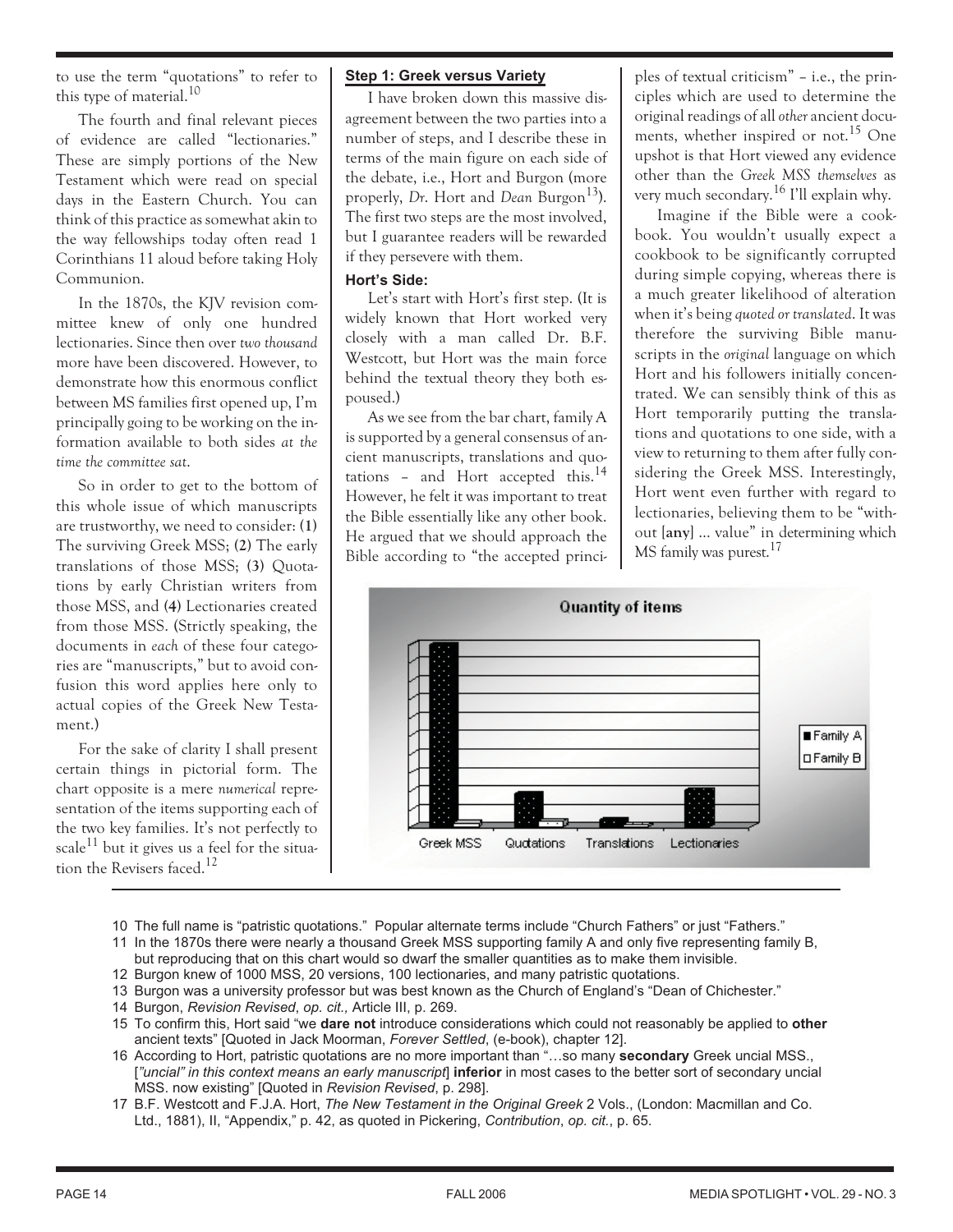As we go through these steps I will try to illustrate pictorially the relative value that Hort and Burgon placed on families A and B. To do this I'm going to employ two drawings of girders and I shall enlarge or reduce each girder in line with the weight these men came to attach to each family. (Girders speak of both weight *and* strength, and they're also a useful metaphor for building a solid fellowship on the back of a solid representation of God's Word.) So, if we were to give all four types of evidence similar weight, and if we simply look at the known *quantity* of each item in the 1870s, we'd probably get our two girders looking something like this (again, I don't mean to suggest this is exactly to scale):



Now, if we plug into the above diagram Hort's rejection of lectionaries and his temporary sidelining of translations and quotations, both sides shrink and we get something like this:



If we were to put these two girders onto a set of scales, the balance would, for the time being at least, still lie on the side of family A. Let's now see what Burgon thought.

# **Burgon's Side:**

Burgon felt very differently from Hort.18 Burgon held that, since the Bible is God's Word, it is not like any other book and so it cannot be treated as such. We'll come back to this distinction shortly, but let's see some of the ways it influenced Burgon's thinking…

#### **a – Lectionaries had some worth**

First, Burgon didn't see lectionaries as completely worthless but as having at least a small amount of value. He didn't see why they could not have been created from a pure MS source.<sup>19</sup> And since their contents will have been read aloud in the hearing of congregations more frequently than almost any other portion of the Bible, Burgon felt it unlikely that someone would be able to get away with corrupting them very easily.<sup>20</sup>

# **b – Other items were important**

Burgon considered translations and quotations to have greater importance than Hort assigned them. We will see why in a moment. Obviously both types of material do imply something about the Greek text of the Bible that their creators had in front of them.

# **c – Heretics corrupt the Word**

Burgon claimed that one reason the Bible can't be treated like every other book is that there are people in this world who are utterly opposed to God and His Word and who want to neuter His people. (In 2 Corinthians 2:17 the Bible does warn of heretics who deliberately "corrupt the Word of  $God.^{n21}$ 

# **d – Protecting Scripture from heretics**

Burgon found himself in opposition to Hort regarding heretics, for, as we shall see, Hort evidently operated on the principle that no one would *malevolently* alter God-ordained writings. However, given the existence of heretics, Burgon actually *expected* this type of corruption and assumed that the early Christians would have taken steps to minimize its impact upon succeeding manuscripts.

Burgon believed that one way in which the early Christians could have safeguarded cherished manuscripts was by arranging for their contents to be quoted in other documents. This would have made it more difficult for heretics to corrupt the material because they would have had to change not just the Greek MSS but also the writings which *quoted* those MSS – plus they would have had to get rid of as many sound copies of each as possible. Likewise, Burgon felt that *translating* valued manuscripts would have provided "the most effectual security against fraud," as he phrased it, because heretics would have had to counterfeit sound *translations* as well as sound Greek MSS. (Again, these people would also have had to track down and then quietly corrupt – or else remove from the picture – as many *copies* of each translation as possible.)

Incidentally, many people from both sides of the fence are happy to accept that the very early Christians didn't necessarily *know* that a given document would become part of the biblical canon. On this basis, they obviously wouldn't have been aware just how vital was the protection of such items. However, people like Burgon were convinced that many early Christians would, as a minimum, have been able to discern which documents were *God-*given

- 18 The complete set of Burgon's principles for MS evaluation are listed in Burgon, *The Traditional Text of the Holy Gospels Vindicated and Established*, arranged, completed and edited by Edward Miller, (London: George Bell and Sons, 1896), pp. 28-29.
- 19 Burgon, *The Causes of the Corruption of the Traditional Text of the Holy Gospels*, arranged, completed and edited by Edward Miller, (London: George Bell and Sons, 1896), pp. 67-68. Judging by the Peshitta (an early translation), "the eastern Christians were very careful and conservative in their copying of Scripture" [Pickering, *Contribution*, *op. cit.*, p. 65].
- 20 Presumably, hearers would also have been well placed to spot differences between old and new copies of a lectionary. In his researches, Burgon found that family A was – as our bar chart shows – "identical with **every** … [known] lectionary of the Greek church" (Burgon, quoted in Philip Mauro, *Which Version? Authorized or Revised?*, [1924], e-book, chapter X).
- 21 For other scriptural examples of men perverting the words of God, see Jeremiah 23:29-36; 29:23.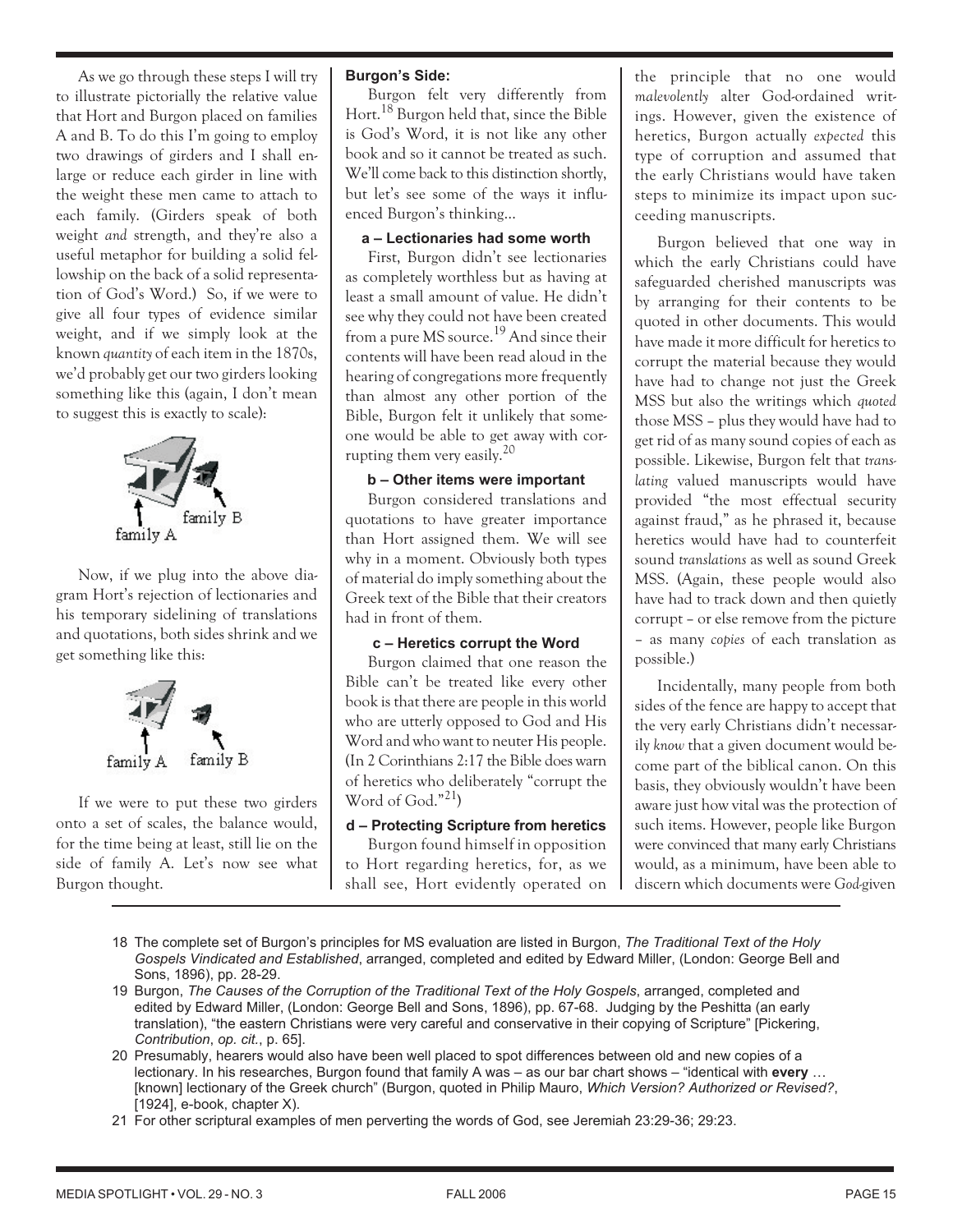and they would have taken great caution in preserving them  $.22$ 

Beyond this, Burgon and his followers were confident that, at the very least, the early Christians would have revered any writings by the apostles like Peter who had actually walked with Jesus – and that those early Christians would thus have quoted and translated the writings of such disciples with both care and fidelity.23 (These writings constitute a large proportion of the New Testament. We will return to this question later.) Needless to say, Burgon was convinced that the true believers in Jesus would certainly have handled the New Testament books with great respect and care as soon as those documents *had* been identified as canonical.

Burgon suggested a further benefit that accrues from keeping in view the quotations by early Christians. He noted that the origins of, and hence the identity of *copyists* behind, the very early MSS were invariably "a matter of conjecture [i.e., speculation], $n^{24}$  whereas a relatively large amount is known about the *writers* among the early Christians, and so we can attach a more definite amount of credibility to the latter. If an early writer is known to have been godly, Burgon felt that the use of a given MS family by that writer implies some value in that family – in the same way that he felt translations created by apparently sincere fellowships around the world in the past gives some credibility to the MSS these fellowships decided to use.

# **e – Conclusion**

To recap, Burgon felt it unspiritual to approach the Bible like any other book. As such, he attached substantial weight to writings (e.g., quotations) *based* on the NT books as well as to the underlying Greek MSS themselves. Burgon didn't attach as *much* weight to translations, and so on, as to MSS. Instead he was interested to see if a given reading appeared in a good *variety* of places<sup>25</sup> – i.e., if a reading was found, say, in a majority of translations *and* a good number of quotations – and he was therefore concerned to ensure that all the evidence was fully considered from the very start.<sup>26</sup>

If one follows Burgon's principle, family A gains a lot of weight here because it predominates in terms of translations, and quotations, as well as lectionaries, as we saw on the above bar chart.



# **Step 2: Genealogy versus Consent**

This step contains easily the most intricate sections of the entire article, so readers who are new to this subject must not be troubled if they find it more demanding than earlier points.

*Note: I urge readers to remember, as they consider this section, that we are dealing with the very Word of God and that the upcoming* *points are therefore not just academic. As I say, some people are tempted to see this whole topic as unimportant, but what is man that he can pronounce a difference of nearly ten thousand words in the New Testament as unimportant? Is that how God tells us we should view matters? I think we've already seen, especially in Part 1 of this writing, that it is not. Returning to one of the analogies I used there, if a beloved spouse-to-be had written us a carefully crafted love-letter, would we not want to receive it in the purest form possible? Would we not care if it had been altered by other hands?*

# **Hort's Side:**

Hort wasn't impressed by the *number* of manuscripts in a family as much as by the value or weight he believed the family possessed. Indeed, he felt that the quantity of MSS in a family was the *least* important factor in identifying the value of that family.<sup>27</sup>

For Hort, the first stage in determining the weight carried by a given set of MSS was to ask whether or not those MSS were closely related to each other. In other words, the next step on Hort's side was to consider a manuscript's family tree (as per Figure One on page three). Hort felt that any group of MSS created from the *same parent* manuscript should be given the weight of only a single MS. He said we can think of this situation as if one witness to a crime were to tell lots of other people what he saw, who, in turn, each told lots of other people and so on. Clearly all those people count as only one witness – since they all derived their information from just one actual witness to the crime.

- 22 All the apostles were Hebrews, as were most of the very early Christians. This is relevant because, by the time of Christ, the Jewish people had already seen the canon of Scripture grow over the centuries – and they would therefore have been relatively open to the extension of Holy Writ. Indeed, following the life, death and resurrection of the Messiah and the unparalleled significance in history of those events, most believing Jews would surely have *expected* the canon to grow.
- 23 A follower of Burgon has said, "Those who undertake a work of such importance as the translation of [revered material] into a foreign language would, of course, make sure, as the very first step, that they had the best obtainable Greek Text" (Mauro, *Which Version?*, *op. cit.,* chapter V).
- 24 Burgon, *The Traditional Text* , *op. cit.,* p. 57.
- 25 The usual term for MS support of a particular reading is "attestation."
- 26 Burgon, *Revision Revised*, *op. cit.,* Article III, pp. 339-341.
- 27 Hort's view is quoted in Burgon, *Ibid.*, p. 255. Hort called it "presumption" to suppose that a majority of MSS is "more likely" to represent the truth. Further, he said that this presumption is "too minute to weigh against [even] the **smallest** tangible evidence of other kinds" (*Ibid*.) – i.e., quantity was the least important factor of all in his view (Pickering, *Contribution*, *op. cit.,* pp. 71-72).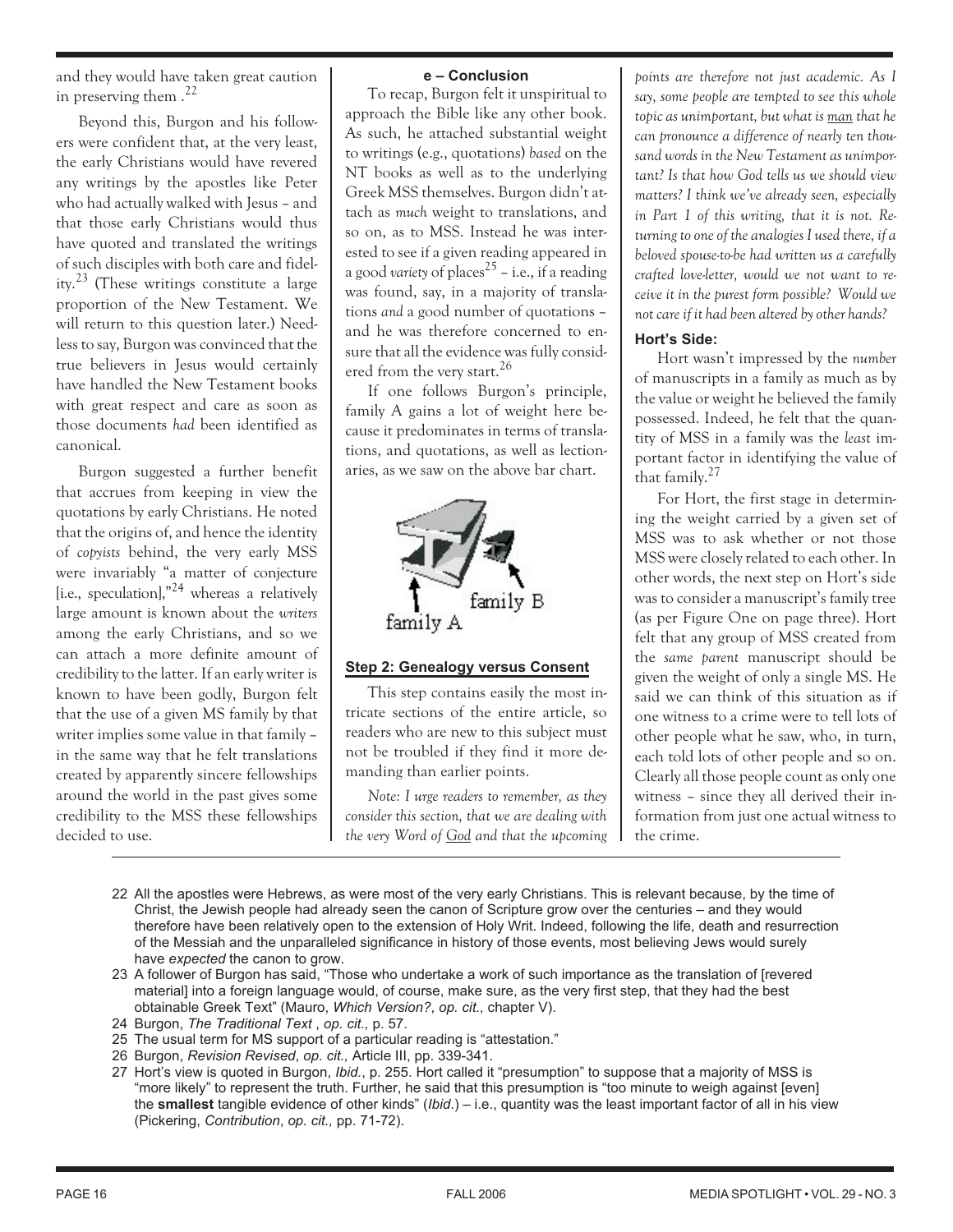Hort posited that when one MS is derived from another, "the weight of authority from both becomes **only** the weight of authority possessed by the **earlier** of the two. **Again**, two or more documents are observed to be **so similar** to one another that they **must** have been transcribed either directly, or through one or more intervening ancestors, from a **common original**. Accordingly, their united authority, **how many soever they are**, does not exceed the authority of their **single original**" <sup>28</sup>

This is an important principle. Let's say a Bible "sweatshop" operated for a while in ancient times, and that it rapidly produced a vast number of copies, followed by copies of those copies etc, *all from a single MS*. Such an activity would generate a huge quantity of copies, but it would be incredibly foolish to attach the same amount of weight to each of those copies as to a lone surviving MS unrelated to any other. This is because, if the starting manuscript used by that sweatshop production line came from a corrupt family, its enormous number of offspring would heavily bias the picture in favor of that corrupt family.

So, if a group of MSS stem from the same single copy, whether they be children, grandchildren, great grandchildren or whatever of that single copy, in Hort's view they must collectively be considered as representing only a single witness – and therefore should carry only the *weight* of a single witness. In view of the fact that the members of family *A* must all stem back to the MS copy which gave birth to that particular family, Hort said that the entire family, no matter how large it ulti-

mately became, should carry only the weight of that initial MS.

However, Hort also felt that one of the surviving members of family *B* was, strictly, a member of a *different family altogether*. (You can think of this third family as overlapping slightly with family B, as per Figure Two, below.29)



Because of this, Hort effectively said that family B should actually be given the weight of *two* independent witnesses rather than just one. Partly because his favorite manuscripts differ markedly from each other, Hort claimed they should be considered as two "independent" witnesses, whereas the strong similarity of the members of family A means they only counted as *one* witness in his eyes. <sup>30</sup>

In all these things, Hort was seeking consistently to tackle the Bible as you would any other book – and he openly championed this approach. $31$ 



# **Burgon's Side:**

Up to a point, Burgon agreed with Hort here in the sense that it is impossible to create a good MS if all you have is a bad parent MS. Burgon didn't "follow 'numbers' blindly" either, $32$  and he believed that if a known MS could be *shown* to have been created from another known MS then the pair should indeed carry far less weight than two unrelated ones. Likewise, if two MSS could be shown to be *brothers* (i.e., created from the same parent manuscript) then that pair should again count only as approximately one witness.

## **a) No parents or siblings**

The trouble is that virtually no MSS in Burgon's day were known to be related – either as brothers*or* as parent and child. Burgon was aware of a handful (literally) of MSS which were *brothers or cousins*, but none which were in any direct line of geneaology.33 Burgon was "unacquainted with one single instance of a known MS copied from another known MS." This led him to say "[A]ll talk about 'Genealogical evidence' where…no Genealogical evidence exists, is absurd."34 As such, Burgon considered it unreasonable of Hort to deduce that family A carried so little weight when it was such a large family.

(Interestingly, even with all the thousands of MSS discovered since Burgon's day, and with the availability of computers to help compare them, there are still only an infinitesimal number of MSS that can be shown to be brothers or to be descended from known MSS. One of my reviewers writes, "[The scholar] Kirsopp Lake collated many MSS of Mark 11 from at least 4 different locations and found **no**

- 28 Quoted in Miller, *Textual Criticism*, *op. cit.,* p. 40.
- 29 This is the one point where simplifying a couple of matters comes back to bite me just a little. Hort said that *manuscript* B was not strictly part of *family* B, which is why he felt that their combined evidence deserved to be counted as two witnesses rather than one.
- 30 Burgon, *Revision Revised*, *op. cit.,* Article III, p. 318.
- 31 Hort said "*ALL* trustworthy restoration of corrupted texts [i.e., biblical *and* non-biblical texts] is founded upon the study of their history, that is of the **relations of descent** [i.e., their family tree]." Again, he treated the Bible like any other book in this matter.
- 32 Pickering, *Contribution*, *op. cit.,* p. 15.
- 33 Miller, *Textual Criticism*, *op. cit.,* p. 47.
- 34 *Revision Revised*, *op. cit.,* pp. 255-6.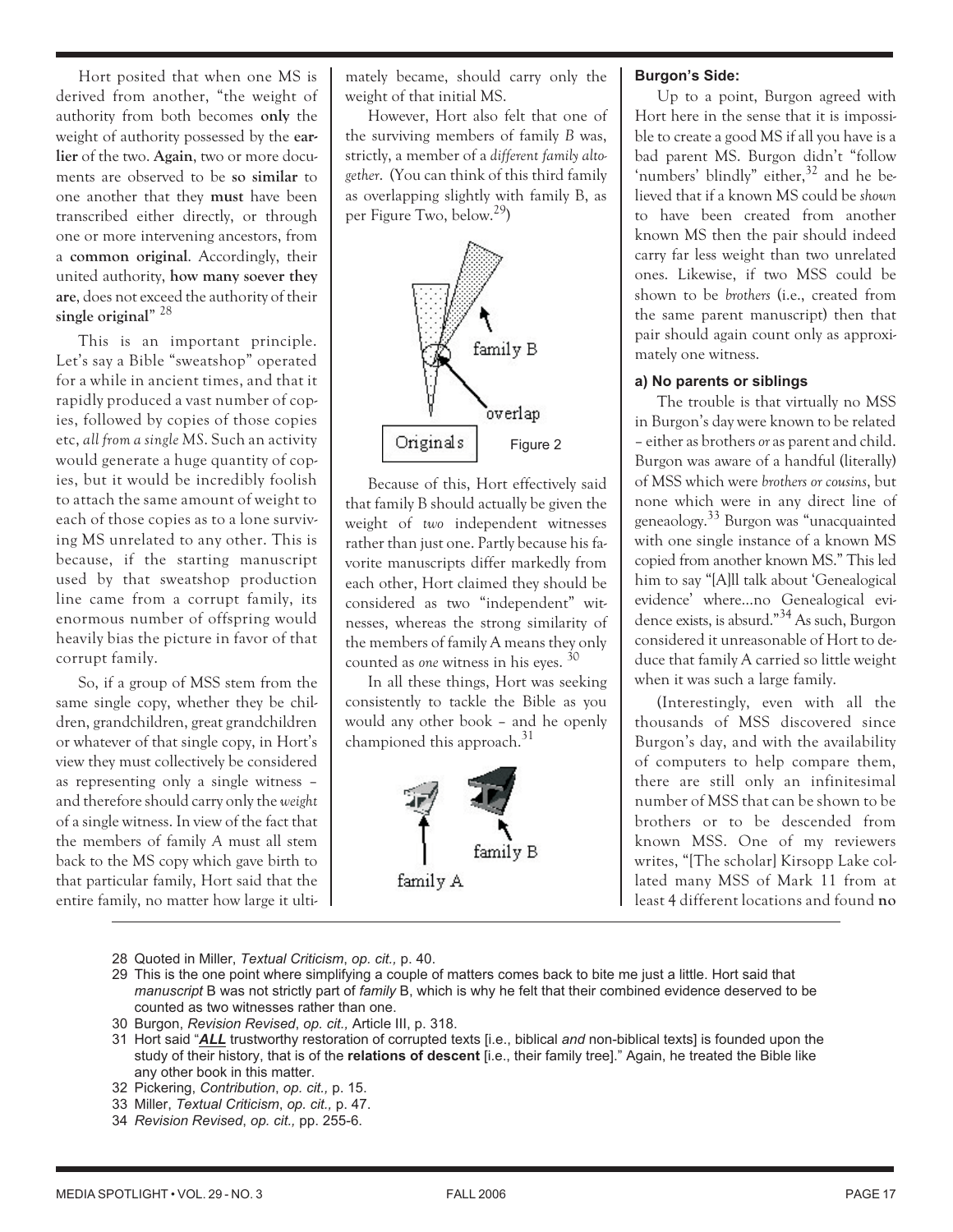evidence of direct copying of MSS. Rather the MS. were orphan children without brothers.")<sup>35</sup>

Let me expand on these things:

The remarkable scarcity of brothers among family A manuscripts from *any* period in history indicates that only a tiny handful of copies were usually made from a given MS – else more of these brother copies would still be around today. (It certainly suggests that mass production was never used to propagate family A.) Furthermore, Burgon considered that the almost total lack of any identifiable *parent-child* relationships between MSS also undermined Hort's conclusions. The scarcity of *parent-child* relationships between MSS suggested to Burgon that each MS was produced by comparing *multiple* parents. Burgon argued that Hort's theory did not cater for situations where a MS was created from *more* than one parent. He stated that Hort's theory was useless "when there is mixture."<sup>36</sup> What's more, Burgon felt that, in order for a sincere copyist to ensure he produced the most accurate possible manuscript, it should be expected that he would have sought to begin with more than one "parent" so that he could compare readings and thus promulgate the minimum number of errors. Sure enough, a lot of MSS show a mixture – i.e., that they were generated from more than one parent.

The following section gives the backdrop to Burgon's view here.

#### **b) Consent (i.e., quantity** *alongside breadth of localities***)**

As we have seen, Hort believed that families should be "**weighed**, not counted." However, Burgon said that

"'number' **is** the most ordinary ingredient of weight", $37$  and that, while quantity must certainly never be allowed to become the "be all and end all," neither should it be ignored – *especially if the MSS under consideration don't appear to have been created by the same people*.

Except where a "sweatshop" situation was evident, Burgon felt that a person's very *preparedness* to copy a given MS carried some weight in itself. Put another way, if a fellowship had determined a particular MS to be worthy of the laborious and costly procedure of being copied *by hand*, Burgon saw this fact alone as implying some value (however limited) in the MS. And if early congregations from diverse geographic locations around the world had chosen to copy MSS from the same family, Burgon ascribed that family even more weight – because these folks could scarcely be conspiring together to distort the picture.

Burgon explained himself thus: "Speaking generally, the … [matching] testimony of … witnesses, coming to us from **widely sundered** regions is weightier by far than the same number of witnesses proceeding from **one and the same** locality, between whom there probably exists some sort of sympathy, and possibly some degree of **collusion**."<sup>38</sup> Not surprisingly, Burgon also declared this to be one occasion when it was crucial to keep ancient *translations* of the Bible in view, since researchers like himself would then be better able to determine how geographically widespread a given MS family had become.

Burgon observed that family A does not just have a larger foundation than family B *numerically*, but also *geographically*. <sup>39</sup> (According to the known evidence

then and now, family B was not widely copied – unless, somehow, it was systematically obliterated from almost all the places it reached.40)

# **c) Conclusion**

Both sides agreed that the quality of the witness is more important than the quantity – but Burgon also believed that, provided the MSS are not closely related, "Quantity has a certain quality of its own" as others have phrased it. Here is the result in the form of our girder illustration:



*By the way, if you disagree with anything I have written thus far then I would ask you to continue to be patient. You may be pleasantly surprised by later material, but regardless of this I would beg you to permit yourself, if only for today, to allow for the possibility that your current position on this topic is mistaken to some extent. I'm certain you will then be better placed to view my comments objectively and see if there is any merit in them after all.*

# **Step 3: Age versus Continuity Hort's Side:**

If all modifications to the text of the Bible during copying are accidental (or at least well-intentioned) then the oldest available copies are almost certain to be the best.<sup>41</sup> If we consider a cookbook, or a book on gardening, it is patently appropriate to work on the basis that the older the copy, the closer its content will be to the original. Since Hort was sure that we should treat the Bible like any other

- 35 James Sightler, *Personal email on file*, 2nd June 2006.
- 36 Pickering, *Contribution*, *op. cit.,* p. 16. (The amount of error in a MS created by a sincere believer from multiple parent MSS will have been much smaller than Hort's theory assumes. As we shall discover, this has a major impact on Step 3.)
- 37 Burgon, *The Traditional Text*, *op. cit.,* p. 43.
- 38 *Ibid*, p. 52. By contrast, there is some evidence of sympathy between Hort's two favorite MSS. As a minimum, these MSS were produced in the same place.
- 39 As cited by Jeff Johnson, *Spiritual Deception in the Highest*, *Part Two*, (e-book), Chapter 18.
- 40 Pickering, *Contribution*, *op. cit.,* p. 81.
- 41 This is especially true if each copy is only created from a *single* parent MS.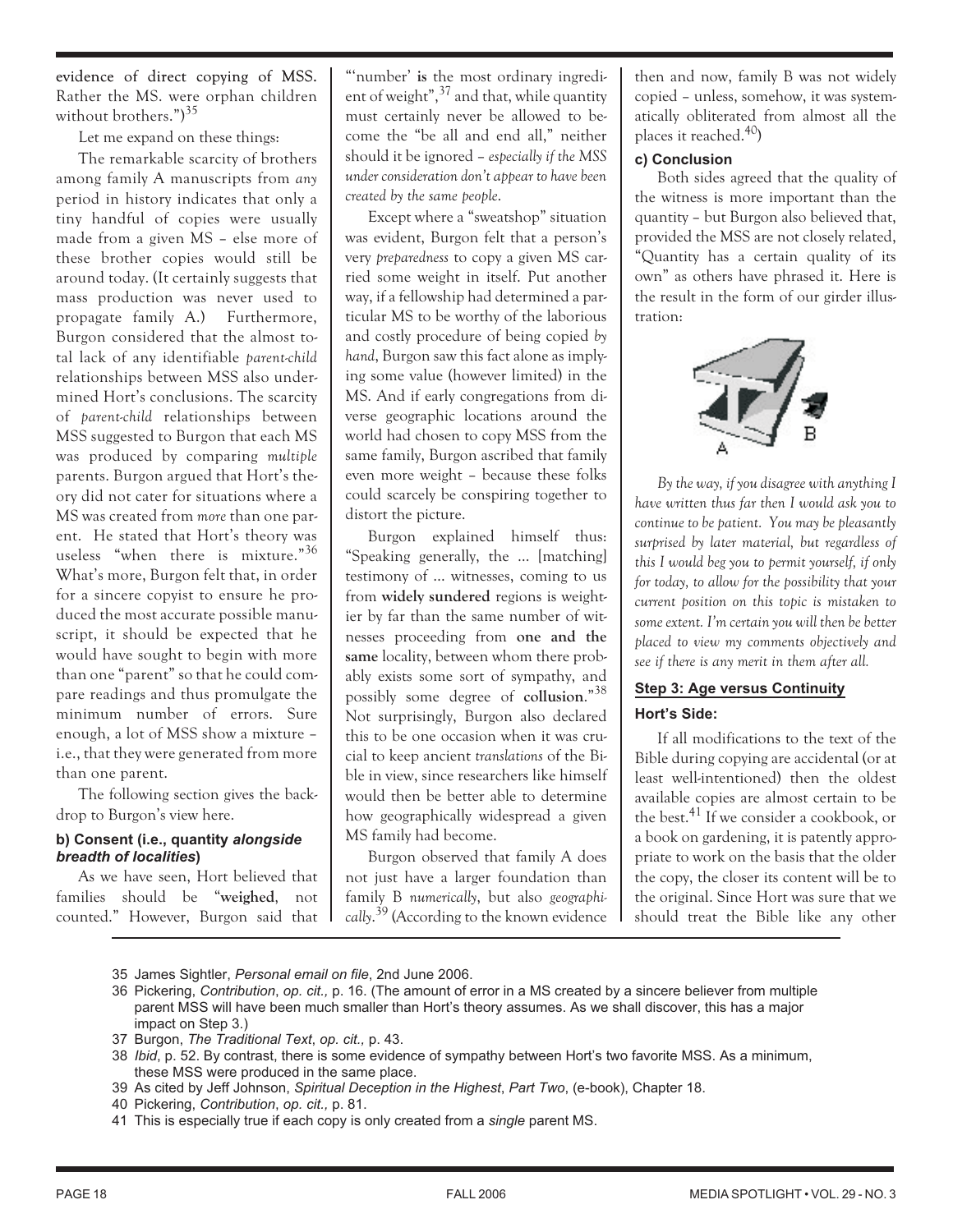book, he did indeed operate on the principle that "The older the MS the better."

In the chart below, the oldest surviving MSS in family A are so similar to each other that, according to Hort, their common ancestor can't have been much older than they were – otherwise more disparities would have arisen through the natural process of errors being introduced over time.<sup>42</sup> By contrast, the two most ancient MSS associated with family B have a great many differences between them. On this basis, *their* common ancestor must be much older than they are – to allow sufficient time for such a large number of disparities to have emerged.<sup>43</sup>



Indeed, working on Hort's principle, the date of family B's oldest ancestor must actually be very close to the original

MSS themselves – and therefore must be very pure, if we accept his principle that the older the MS the better. This is arguably the central idea on which Hort relied. In many ways, the *age* of a MS was the "Holy Grail" for Hort and his followers – i.e., it outranks any other quality or fault with a MS.

The result of all this was to invest the parent MS of family B, and therefore the earliest surviving children of that ancestor, with "**paramount** importance."44 Thus our girder picture for Hort now shows overwhelming strength for family B:



#### **Burgon's Side:**

Burgon had a number of problems with Hort's position. Firstly, Burgon identified what he considered to be two serious problems with the idea that working backwards in such a way was even practical in this situation. <sup>45</sup>

He felt that MS copies could have been made with *varying* rapidity.<sup>46</sup> (Hort's principle does depend to an extent on MSS being created at a consistent pace, but Burgon and his supporters believed that circumstances such as largescale persecution of Christians can make a big impact on the rate of copying. Burgon's closest colleague felt that Hort disregarded the truth that "generations [of MSS] might be propagated **as fast as the pens of scribes would admit**; and that after the wholesale destruction of copies in the persecution of [Emperor] Diocletian … it is almost certain that transcription must have proceeded at a **rapid** rate [i.e., by churches desperate to obtain replacement copies of God's Word]. Genealogy therefore is misleading, for it supplies no warrant for **any** conclusion as to **time**."<sup>47</sup> And MSS created by faithfully comparing *multiple* parent MSS will be far more accurate than Hort's theory predicts, meaning that family A could have started far earlier than he claimed.)

Secondly Burgon felt that *deliberate* corruption sometimes occurs – which would have a colossal effect on the implied age of a family.<sup>48</sup> Allow me to expand on that. "Using the analogy of a stream, it is argued [by folks like Hort] that the closer one gets to the spring or source the purer the water will be."<sup>49</sup> People on both sides of the fence accepted that this is normally true, but Burgon's side went on to ask, "what if a **sewer** pipe empties into the stream [just] a few yards below the spring?"<sup>50</sup> In other words, Burgon felt that a MS can have suffered deliberate corruption from *extremely* early times. He therefore insisted that age alone tells us surprisingly little about a manu-

- 42 I do not claim that this chart is perfectly to scale but only that it is representative.
- 43 As we will see later, the two family B MSS in question are quite divergent from each other. Because of the numerous differences between them they must, Hort said, have been "derived from a common original **much** older than themselves, 'the date of which **cannot** be later than the early part of the second century, and may **well** be yet earlier'" (Quoted in Miller, *Textual Criticism, op. cit.,* p. 40). From this analysis of the two oldest MSS connected with family B (i.e. the manuscripts commonly called B and Aleph, or "Vaticanus" and "Sinaiticus," respectively), Hort said their testimony "may be treated as equivalent to that of a [single] MS older than … [each of them] by **at least** two **centuries**, [and] **probably** by a generation or two **more**" (Quoted in *Revision Revised*, *op. cit.,* Article III, p. 303). Hort reiterated this in an even bolder way when he declared that their "respective ancestries … **MUST** have diverged from a common parent **extremely** near [the very originals]" [*Ibid*].
- 44 Miller, *Textual Criticism*, *op. cit.,*p. 40.
- 45 The proper term for working backwards like this is "extrapolation."
- 46 Therefore the common ancestor of family B could be much younger than Hort supposed.
- 47 Miller, *Textual Criticism, op. cit.,* p. 48.
- 48 Suppose you have a pair of MSS with lots of differences between them, but suppose too that these differences are due to deliberate corruption rather than accidental error. The two MSS could actually have been created from the very same parent but would *appear* to have been derived from a far more ancient ancestor if Hort's theory is used.
- 49 Pickering, *Contribution*, *op. cit.,* p. 93.
- 50 *Ibid*. The author continues, "**Then** the process is **reversed** as the polluted water is exposed to the purifying action of the sun and ground, the farther it runs the **purer** it becomes (unless it passes more pipes)".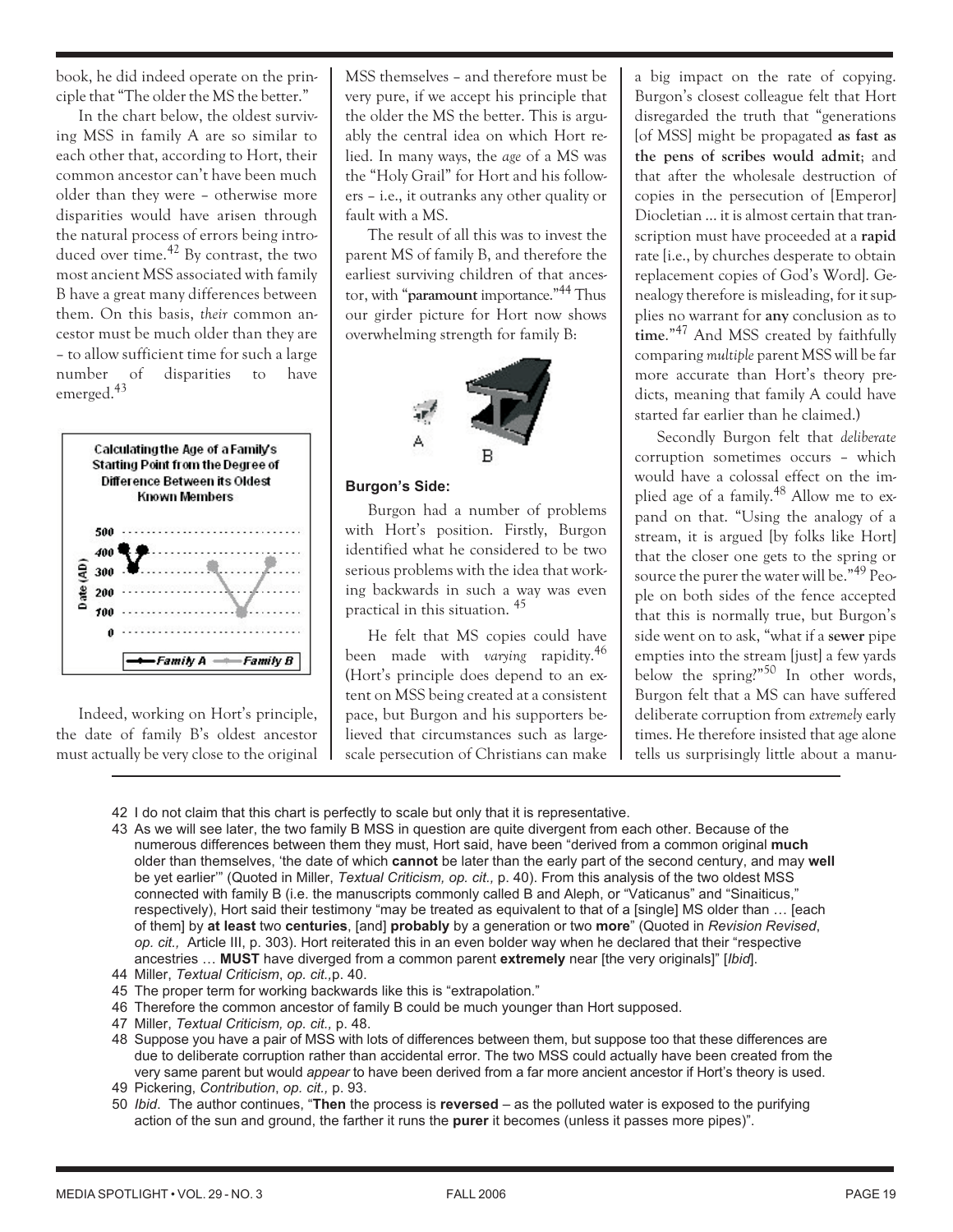script's accuracy (unless of course we are dealing with the very originals).<sup>51</sup>

Most of us would accept that there are some *today* who deliberately corrupt the Scriptures. Yet readers may well ask, "How do we know that people were perverting the Scriptures so very long ago?" Burgon pointed out that various early Christian writers are actually known to have *complained* about people perverting God's Word.<sup>52</sup> The apostle Paul himself warned of heretics and false apostles, and he observed that there were people in his day who were already trying to pass off counterfeit letters as being from him (2 Thess. 2:2). Burgon thus felt that false brothers can have corrupted MSS at *any* stage in history – and indeed that they would have wanted to corrupt the books of the NT as soon as physically possible**.**

To summarize, to people like Burgon "Mere antiquity is no guarantee of authority" because heretics have always existed and have always been prepared to alter the Scriptures, just as they do now. (Discoveries since Hort's day have also called into question his belief that corruptions *take time to occur*. Here are three such: **(i)** Even Burgon's opponents admit that "the overwhelming majority of [divergent] readings were created **before** the year **200**" 53 ; **(ii)** Two incredibly early MSS called the "Chester Beatty" and the "Bodmer" overlap for 70 verses, yet they differ in these 70 verses "some **73** times **apart** from mistakes"54; and **(iii)** Colwell

did a study of "singular" readings [i.e., readings found in only **one** known MS] and found that P66 was a *very* poor copy – "yet it is the **earliest**!"55)

Finally, Burgon felt that age (i.e., survival) is *not* a good sign. He believed there are several reasons why survival of a very ancient MS is actually a cause for *suspicion* rather than reverence.

## **i – A sound MS would surely be** *used* **and would thus eventually fall apart**

One of Burgon's points is this: MSS wear out with use. This means that MSS which have survived for an extremely long time cannot have been used very much during that time. Burgon argued that, in contrast, *sound* MSS would invariably get used *a good deal* by true believers wanting to know God's Word. To Burgon, the obvious inference was that MSS which survive from early times are probably not sound, else Christians would have "thumbed them to pieces" over the years. Burgon felt that very old MSS will usually have survived because generations of believers could see that they were corrupt,  $56$  that these MSS were almost guaranteed to be such bad copies that "people refused to use them."<sup>57</sup> This is not *absolutely* guaranteed, but it seems a thoroughly reasonable explanation. Given the enormous effort and cost of producing MSS before the days of printing, true Christians are unlikely to have wasted time and money on creating Bibles they didn't use much.

Burgon was worried by the manner in which Hort had founded his theory on the very earliest MSS he could find, including one which had been allowed to "lie in disuse" for *1400 years*. The MS in question is called Aleph, and it is still in excellent physical condition today. Why was it allowed to lie in disuse for 1400 years?

A reasonable inference would be that the MS was cast aside and ultimately consigned to the waste paper basket [where it was found in 1859], because it was known to be permeated with errors of various sorts. This inference is raised to the level of practical certainty by the fact that, time and again, the work of correcting the entire manuscript was undertaken by successive owners.<sup>58</sup>

This was one of Hort's two *favorite* MSS. In fact, *both* of Hort's favored MSS are in great condition for their age, strongly suggesting they are deliberately corrupted Bibles which were either protected by heretics or discarded by true believers. "Burgon regarded the good state of preservation of these MSS in spite of their exceptional age as a proof not of their goodness but of their badness. If they had been good manuscripts, they should have been read to pieces long ago. Thus the fact that B and Aleph are so old is a point **against** them, not something in their favor. It shows that the early

- 51 MS D is very old, yet Hort himself speaks of "the **prodigious** amount of error which D contains" (Westcott and Hort, *The New Testament in the Original Greek*, II, "Introduction," p. 149, as quoted in Pickering, *Contribution, op. cit.*, p. 93.
- 52 These ancient writers include **Irenaeus, Tertullian** (B.M. Metzger, *The Text of the New Testament* [OUP, 1964], p. 201, in Pickering, *Contribution*, pp. 9-10) **and Gaius** (Burgon, *Revision Revised*, *op. cit.,* p. 323).
- 53 E.C. Colwell, "The Origin of Texttypes of New Testament Manuscripts,", *Early Christian Origins*, ed. Allen Wikgren (Chicago: Quadrangle Books, 1961), p. 138, as quoted in Pickering, *Contribution*, *op. cit.,* p. 93.
- 54 G.D. Kilpatrick, "The Transmission of the New Testament and its Reliability," *The Bible Translator*, IX (July, 1958), pp. 128-129, as quoted in Pickering, *Contribution*, *op. cit.,* p. 94.
- 55 Pickering, *Contribution*, *op. cit.,* p. 97.
- 56 A fan of Burgon has explained, "[W]hereas it is true that there are few [sound] manuscripts of the N.T. of great age, this is because faithful texts wore out with use, constantly requiring fresh copies to be made. **Faulty** texts, on the other hand, were discarded, and thus some have survived" (Cooper, *op. cit*., p. 21). "These few ancient MSS are old copies but they are bad copies and the Greek Church as a whole in the 4th Century rejected their unreliable testimony and permitted them to sink into undignified oblivion" [Brown, quoted in *Ibid*].
- 57 Pickering, *Contribution*, *op. cit.,* p. 96.
- 58 Mauro, *Which Version?, op. cit.*, Chapter V.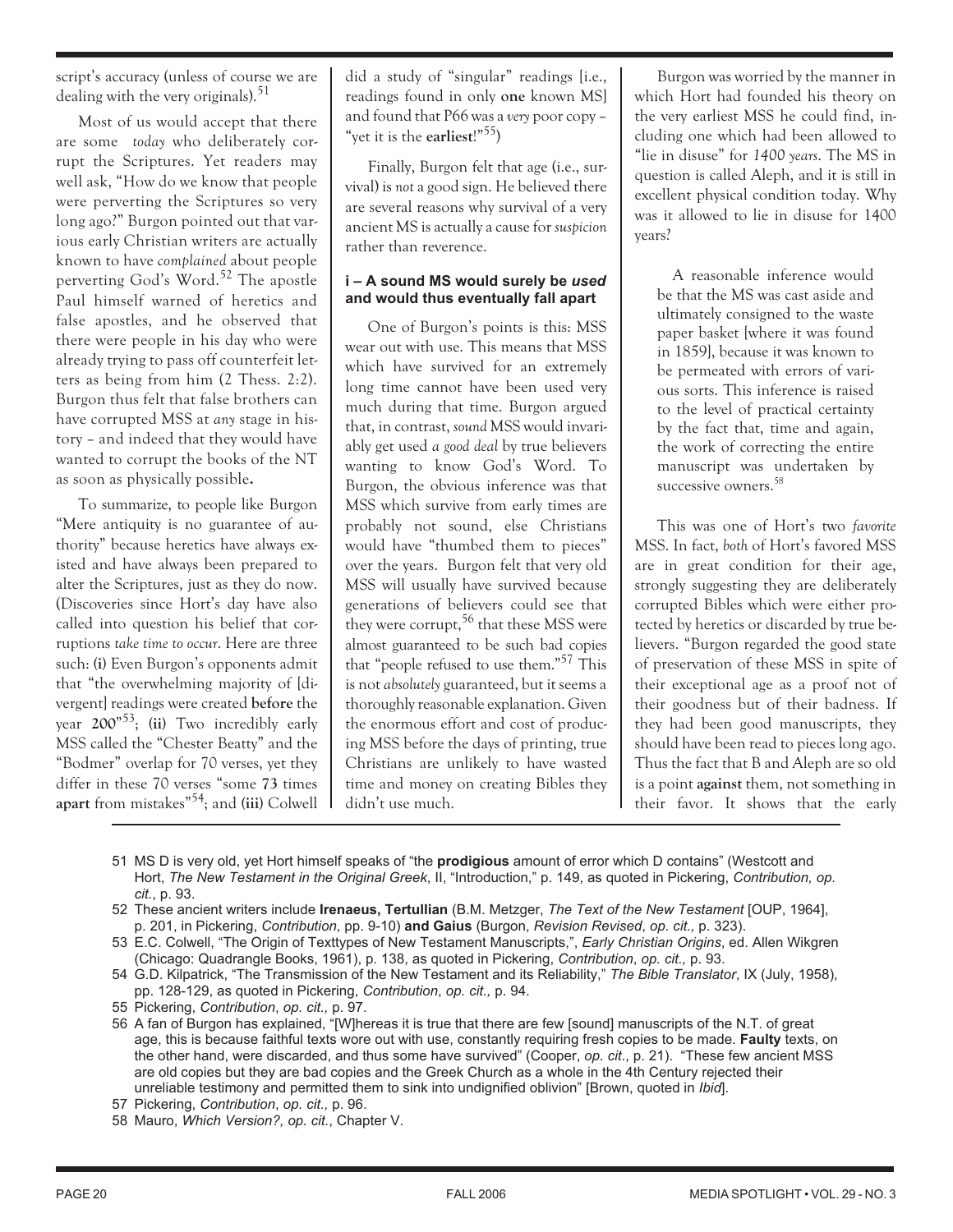Christians rejected them and did not read them" <sup>59</sup>

# **ii – A sound MS would be destroyed after copying**

It turns out that MSS do not need to be "thumbed to pieces" in order to need replacing. If a single *page* starts to come loose and can't reliably be re-attached, or if the ink has begun to fade on even just a single verse, the text is in danger of becoming unsafe for use. In this situation, Burgon believed that the only sensible thing for a church to do would be to destroy the MS so it couldn't be copied wrongly in its potentially misleading state. Burgon pointed out that even one of Hort's own followers "favored the idea that the scribes 'usually destroyed … [the older, deteriorating MS<sup>60</sup>] when [they] had copied the sacred books.'"<sup>61</sup>

Incidentally, this would explain why virtually no parents of known MSS have been found. The parents get copied and then destroyed. (Even today, if a single *character* becomes faint in a Torah scroll in a Jewish synagogue, the scroll is taken out of commission until that letter has been repaired. And if the offending character cannot safely be restored, the entire scroll is destroyed.<sup>62</sup>)

#### **iii – A sound MS would be prone to persecution**

It is a lesser point, but Burgon posited that God's enemies tend to focus their efforts on sound assemblies rather than unsound ones. Based on this principle, a shortage of old *sound* MSS would make sense. The severe persecution of Christians by both of the Roman emperors Diocletian and Galerius would have led to the destruction of many such copies. Unsound regions of the Christian world will presumably have suffered less, so their unsound Bibles will have had a better chance of surviving.

# **Burgon liked to see** *continuity*

Burgon preferred to see a given reading appearing not just in antiquity but in *all* ages. This is because he believed it to be hard for an assembly to function well without an accurate representation of God's Word.<sup>63</sup> After all, God does say His people are destroyed for "lack of knowledge" (Hosea 4:6a), and He makes similar statements elsewhere (e.g., 2 Timothy 3:16-17 and 3 John 1:3-4).

Burgon felt that a sincere assembly must copy God's Word *faithfully* in order to be able to operate properly. He thus felt that we should expect to see continuity in terms of the evidence supporting a sound MS family. On the other hand, an *insincere* assembly is likely to be considerably less interested in reading (and hence copying) their unsound Bible texts – so Burgon expected to see gaps in the evidence supporting *un*sound families.<sup>64</sup>

Remember that Burgon took into account *all* types of evidence, including quotations (which are less likely than MSS to be destroyed after copying). Had Hort also referenced quotations instead of sidelining them, he would have found that family *A* "predominated in the writings of the Church Fathers in **every** age from the very **first,**" whereas substantial time gaps appear in terms of family *B*. 65 For Burgon, A became even weightier:



# **Step 4: Brevity versus Context Hort's Side:**

Hort's next step was to look at the *content* of MSS. He observed the differences in readings between MSS and believed –

- 59 Edward F. Hills, "The Magnificent Burgon," a chapter in David Otis Fuller, Ed., *Which Bible?*, (Grand Rapids International Publications, 1990), pp. 93-94.
- 60 The proper term here is "exemplar."
- 61 Kirsopp Lake, *Harvard Theological Review*, Vol. 21, 1928, pp. 347-349, referred to in Hills, *The Magnificent Burgon, Which Bible?*, p. 94. Another point worth making is this: Hort admitted that the interval of years between MS A and his two favorite MSS is "probably small" [Quoted in *Revision Revised*, *op. cit.,* Article III, p. 345], yet he gave the latter MSS practically *all* the weight.
- 62 One of his followers says, "It would appear that Burgon's explanation for the survival of the earliest MSS is more than reasonable [i.e., they survived because they are seriously corrupt].… Judging by the copies we have, great age in a transcript should arouse our **suspicion** rather than reverence" (Pickering, *Contribution*, *op. cit.,* p. 101).
- 63 One analogy would be a firm whose job it is to print a nation's currency and whose work is paid for by being allowed to print some money for its own use – e.g., to pay the staff and maintain the equipment. If this firm doesn't produce accurate copies it won't be able to continue in this line of work.
- 64 Burgon accepted that the age of a document carries an *amount* of weight but, because of the points we have discussed here, he felt that other attributes carry far *more* weight [*Revision Revised*,*op. cit.,* Article III, pp. 339-342]. For instance, he said, "[MS] B would be worth more than any **single** minuscule [*i.e., a much later MS*] but not more than five or ten [unrelated] minuscules" (Pickering, *Contribution*, *op. cit.,* pp. 68-69). The situation where Burgon felt that the age of a piece of evidence carried some weight is explained in this quote from him: "When … a reading is observed to leave traces of its existence and of its use **all** down the ages, it comes with an authority.… And on the contrary, when a **chasm** … of years yawns in the vast mass of evidence … or when a tradition is found to have died out … suspicion … must inevitably ensue" (Burgon, *The Traditional Text*, p. 59).
- 65 If translations and quotations had been borne in mind rather than sidelined, *they* constitute the oldest surviving evidence – and they promote family A more than family B. In light of this, one follower of Burgon has asked, "Is it not strange … that those who justify their course by appealing to, and by professing to follow blindly, that principle [i.e. that the **oldest** is best], should cast it aside and accept the reading of **fourth** century [MSS], where these are in conflict with **second** century [translations] and quotations?" (Mauro, *Which Version?*, *op. cit.,* Chapter V).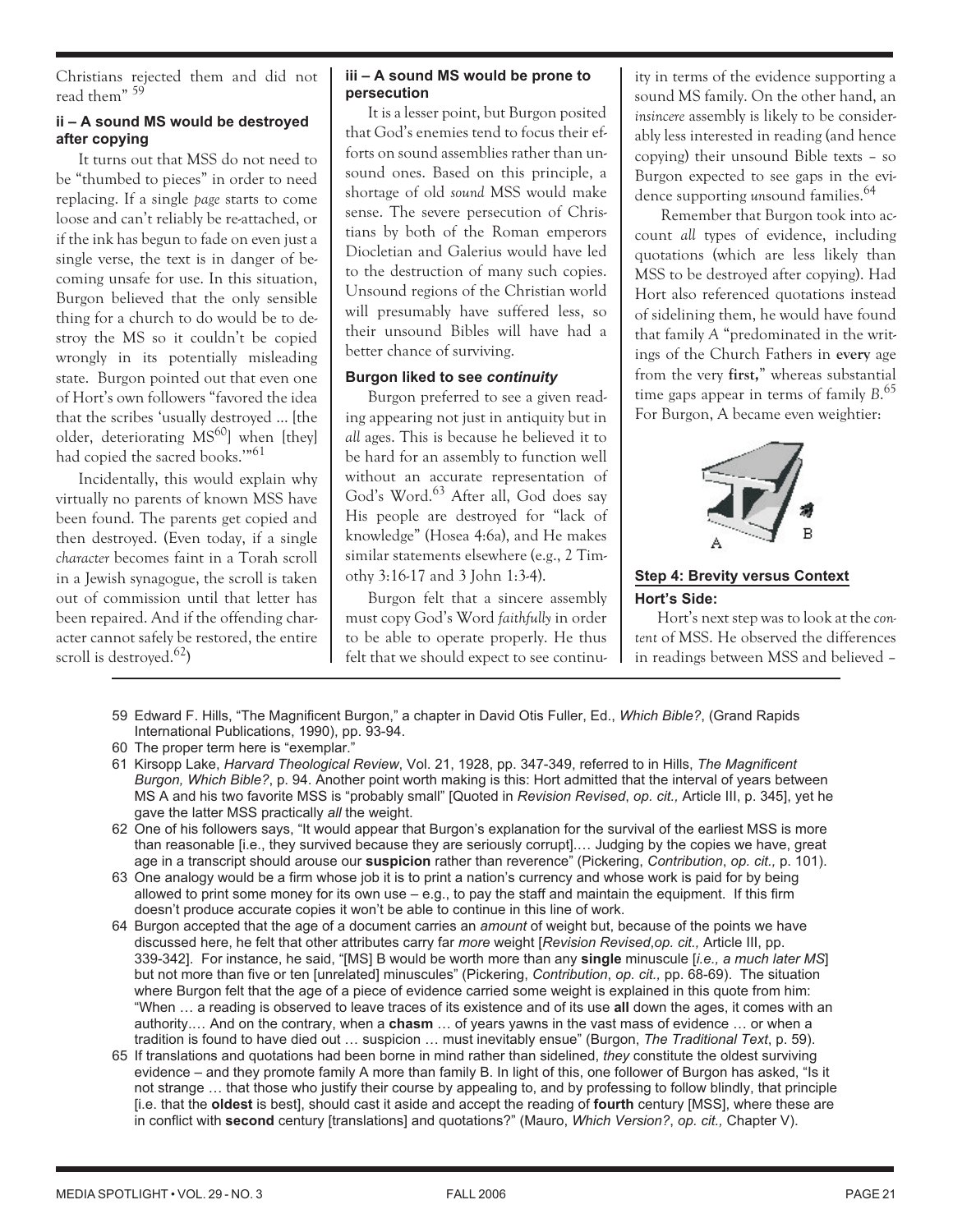as his followers have put it – that "Scribes tended to add material [in an effort] to explain the text, rather than abridge [i.e. shorten the material]"<sup>66</sup> and therefore that "the shorter the reading, the more preferable."<sup>67</sup> Hort's words were these:

In the New Testament, as in almost all prose writings which have been much copied, corruptions by … [**addition**] are many times more **numerous** than corruptions by **omission".**<sup>68</sup>

Once more we see that Hort was certain we should treat the Bible like any other book when it comes to determining its original content. And because family B's readings are frequently shorter than those of family A, Hort attached yet more weight to family B – resulting in this picture:



## **Burgon's Side:**

Burgon felt that Hort's view again fell down in a variety of ways.<sup>69</sup>

## **a) No true Christian would be likely to add to a MS**

Would a true believer add to God's Word? Some may argue that the early Christians didn't *know* that some or all of the books that would ultimately prove to

be part of the New Testament were actually God's Word. But people like Burgon claimed that sincere Christians would not have added to a document even if they thought it only a *possibility* that the document was canonical.

We have already noted that the early Christians would undoubtedly have cherished books written by those who actually walked with Jesus during His incarnation. We now need to consider Paul and Luke, for their writings make up the great bulk of the remainder of the New Testament text.

Let's start with Paul. He, too, was taught directly by Christ, albeit after the Ascension (Galatians 1:12;16-18, etc.), so the early Christians certainly would have respected his words. Surely any Christian who met Paul after his conversion would have had further reason to revere his writings, given his awe-inspiringly godly life, as well as his amazing gifts from God. Also, Peter places Paul's epistles on the same level as "the other Scriptures" (2 Peter 3:15-16). Also, Paul himself made extremely authoritative statements such as can be found in 1 Corinthians 11:1 and 2 Thessalonians 3:6. Paul even declared that anyone who preaches a different gospel from the one *he* had preached to the Galatians should be *accursed* (Galatians 1:8). All of this would have discouraged Paul's readers from adding to his words.

In view of the fact that Paul warned his brethren about those who were trying to corrupt his words and pass off false epistles as being from him, Burgon felt genuine believers would have endeavored to keep material like Paul's pure, even in the event that they didn't yet discern that material to be Holy Scripture *– i.e., if only to protect it from the efforts of the perverters.*

Let us now consider Luke. It seems from the book of Acts, not to mention what Paul says of him in 2 Tim. 4:10-11, that Luke was Paul's most faithful partner in the ministry. For this reason alone any godly believer would respect Luke's writings and not have the audacity to add to them. But let us also recall that, "In 1 Tim. 5:18 Paul puts the Gospel of Luke on the same level as Deuteronomy, calling them both '**Scripture**.'" Note that 1 Timothy is generally thought to have been written *within* just *five years* of Luke's Gospel. Thus the very early Christians would have had good reason not to meddle with Luke's writings.<sup>70</sup> We will return to this whole matter shortly.

#### **b) Among unintentional errors, addition is** *less* **likely than omission**

Burgon obviously accepted that *un*intentional errors sometimes occur, but let's compare the likelihood of accidental *addition* of words when copying something, with accidental *loss* of words. Accidental addition might be more common than omission when *writing* an original piece, but not generally when *copying* a document. Although both are possible, it is more probable that copyists would *lose* words than add

- 66 Calvin Smith, *An Introduction to Textual Criticism*, (Midlands Bible College, Audio Tapes, Lecture Series 101/8-10).
- 67 *Ibid*. The technical (Latin) term is *lectior brevior potior* ("the shorter reading is the stronger")*.*
- 68 The correct term for this is "transcriptional probability" (determining what the *copyist* [rather than the author] most probably did). Hort's two rules here were: **(a)** we should prefer the *shorter* reading (because he felt it was more probable that the copyist would *add* rather than delete material), and **(b)** we should prefer the *harder* reading (because he felt it was more probable that the copyist would simplify the text than make it harder). These rules, along with what the *author* was most likely to have done, are called "internal evidence" – as opposed to '"external evidence" (the age, provenance and affiliation of each MS) [The wording of this footnote was based on that of another source].

69 Is it *true* that, in "almost all prose writings," additions are "many times more numerous" than omissions? A.C. Clark, Corpus Professor of Latin at Oxford, has cast enormous doubt on Hort's theory for Greek and Latin classics and has actually shown that "the error to which scribes were most prone was **not** interpolation [i.e., deliberate insertions] but accidental **omission**" (B. H. Streeter, *The Four Gospels: A Study of Origins* [Macmillan and Co.], 1930, p. 131, cf. pp. 122-124, as quoted in Pickering, *Contribution*, *op. cit.,* pp. 52-52; see also Moorman, *op. cit.,* chapter 31)*.* It seems as if, at least where there was respect for a document, people in antiquity didn't make a habit of adding their own words after all.

70 *Ibid*. (Italics in original.)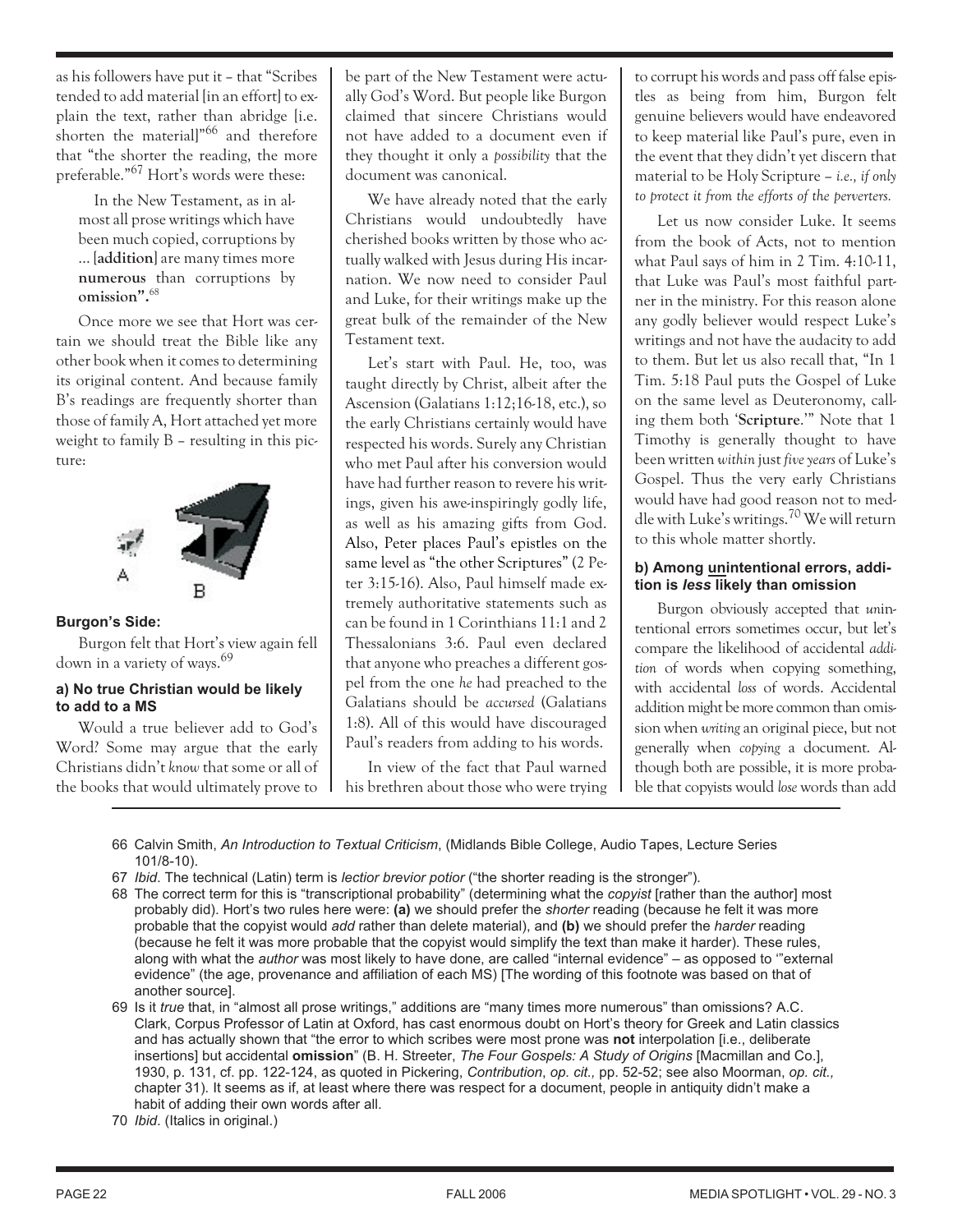them for the following reason: Their brains would tell them, "Hold it; I read this bit a second ago and I've just written down exactly the same words as I'm now writing. Something's wrong."<sup>71</sup> There would be little reason for such a sharp caution if a copyist had *skipped* one or more words; the brain is less likely to pick that up because the repetition factor isn't there.

Skipping words is a common problem, particularly "when two words/ phrases/ lines conclude with the **same sequence of letters**. The scribe, having finished copying the first, [accidentally] skips to the second, omitting all intervening words." This is a very easy, and hence likely, mistake – especially when the document is written in a language with which the copyist is not hugely conversant.<sup>72</sup> So regarding unintentional errors at least, the rule of "taking the shorter reading" actually tends to promote the *wrong* reading.

#### **c) Omission is what** *enemies* **of God would mostly employ**

We've looked at the likely behavior of *true* believers in Jesus, but what about that of *false* brothers? What about heretics in the past who would have loved to subtly corrupt and undermine the Word of God? Given the choice between corrupting Scripture via addition or deletion, the *addition* of words is substantially harder to conceal, and therefore harder to get away with, than the *deletion* of words. This

is because our brains automatically seek to "fill in the gap" if there is a modest gap in a familiar set of words, but our brains alert us much more readily if something has been *added* to a familiar reading.

As an example, consider the phrase, "The quick brown fox jumped the lazy dog." This is such a famous sentence that, if it were spoken out loud, most hearers would spot the omission of the word "over" in it. However, our brain is even more alert to the *additive* change that produces "The quick brown fox jumped over the lazy *white* dog" than to the subtractive change which gives "The quick brown fox jumped the lazy dog" – even though the latter modification involves twice as many syllables. The omission is harder to consciously spot – and hence object to – than the addition, because it doesn't grate on one's mind so acutely.

Some of us may think that the odd word or clause lost here or there in Holy Writ is not significant. But as a bare minimum, deletion allows a surprising amount of ambiguity to enter in – which can be all that a false teacher needs in order to do his damnable work.<sup>73</sup> Sure enough, we find deliberate omissions in some MSS.<sup>74</sup> (Even Hort acknowledged that one of his two favorite MSS omits a lot of words – yet he still considered this MS to be an upright source and therefore the product of a sincere copyist.<sup>75</sup> Other scholars, however, have found that the scribes behind *both* of Hort's most treasured MSS omitted many words and were "**habitual** offenders in this respect."76)

(If anyone still doubts that there are people who would want to quietly damage God's Word, let me ask, can Satan *really* be trusted not to try to corrupt the Bible? The answer is plainly no – and we must therefore factor this in.)

## **d) Burgon looked at the** *context*

Burgon felt there was a more refined technique than Hort's "shortest is best" rule. Burgon believed that we could learn a useful amount about the likely reliability of a particular reading by carefully checking the quality of the copying in the *vicinity* of the passage. If the scribe had shown carelessness, or a tendency to delete (or even add) words in passages immediately before or after the section at issue, it is surely fair to suspect that the same attitude or agenda would have existed when he was copying the *disputed* reading.<sup>77</sup>

The carelessness … that leads a copyist to misrepresent **one** word is sure to lead him into error about another. The ill-ordered [efforts] … which prompted **one** bad correction most probably did not rest there. And the errors committed by a witness just before or just after the testimony which is being sifted was given **cannot but be**

- 71 For helpful further discussion of these points, see Pickering, quoted in Jay P. Green Sr., ed., *Unholy Hands on the Bible*, (Sovereign Grace Trust Fund, 1992), p. 573.
- 72 My wording here is based on that of another source. (The technical term for the type of omission we are discussing in this section is *homoioteleuton* meaning "same endings.")
- 73 Indeed, with the "quick brown fox" example I have just used, the version suffering the omission has now been made seriously ambiguous because there are at least three possible meanings in today's parlance when something is said to "jump" something else.
- 74 This has been proved by analyzing the very early MSS P45, P66 and P75 [see Pickering, *Contribution*, op. cit., pp. 53-54]. For example, the MS called P45 proves that, "with some scribes omissions were **deliberate** and **extensive**" [*Ibid*, p. 54]. As one scholar who leans towards Hort's general position admits, "the scribe of P45 wielded a sharp axe. … He omits adverbs, adjectives, nouns, participles, verbs, personal pronouns – without **any** …. habit of **addition**. He frequently omits phrases and clauses … But he does **not** drop **syllables or letters** [in other words his omissions were apparently not accidental!]" (E.C. Colwell, 'Scribal Habits in Early Papyri: A Study in the Corruption of the Text', *The Bible in Modern Scholarship*, ed. J. P. Hyatt, [New York: Abingdon Press, 1965], p. 383, as quoted in Pickering, *Contribution*, op. cit., p. 98).

75 Aleph omits a lot even by manuscript B's standards (unless of course Aleph is very pure, in which case B is the product of a great deal of interpolation – an idea Hort would undoubtedly have opposed with some vigor!). 76 Miller, *Textual Criticism*, *op. cit.,* p. 53.

- 
- 77 This question is covered more completely in Pickering, *Contribution*, *op. cit.,* pp. 82-84, and in Burgon, *The Traditional Text*, *op. cit.,* pp. 61-65.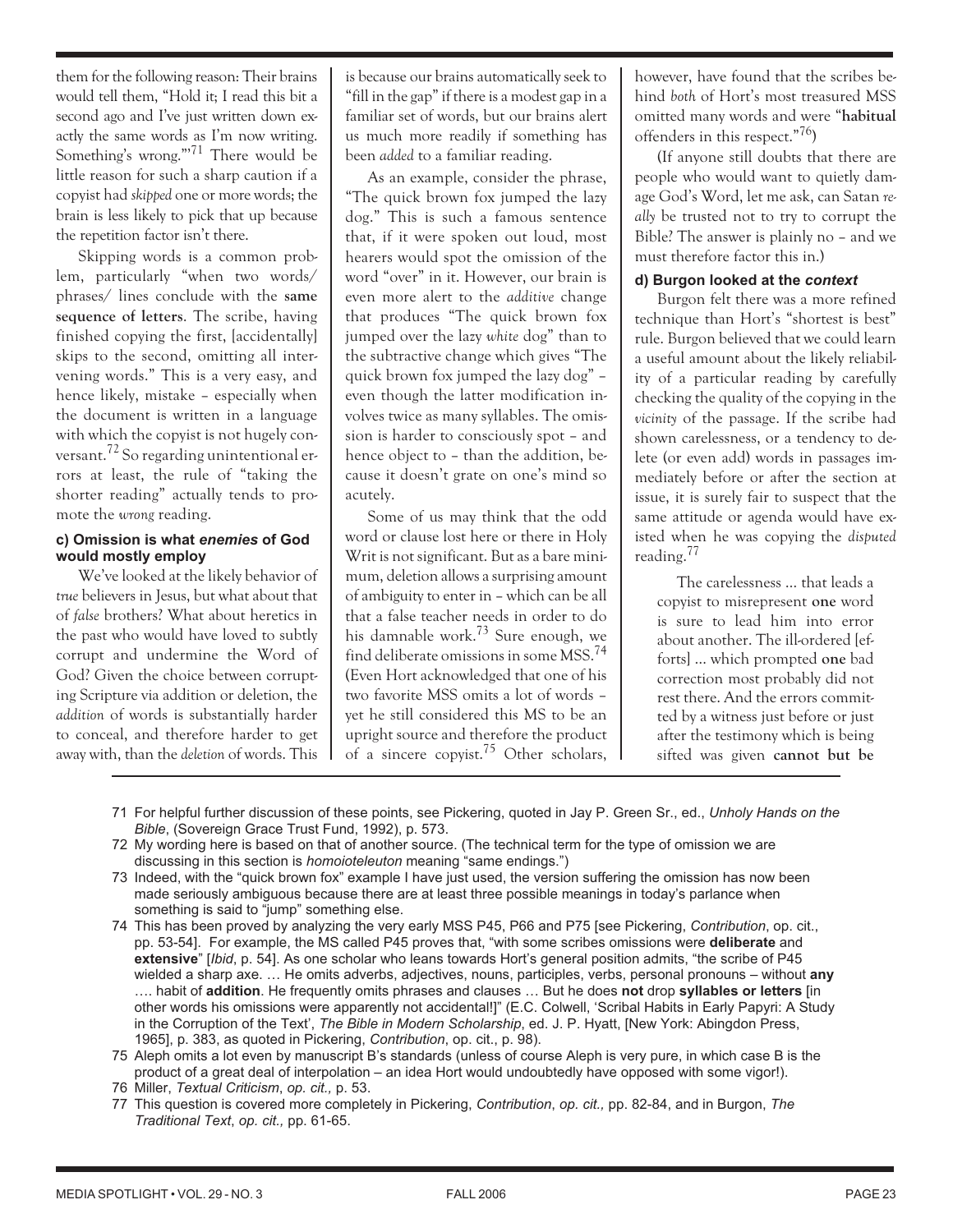**held to be closely germane** [i.e., relevant] **to the inquiry.**<sup>78</sup>

All told, Burgon found that family A once again comes out much better than family B in this area:



# **Step 5: Difficulty vs Respectability Hort's Side:**

Whenever a reading differs between MSS, Hort said we should give preference to the "harder" – i.e., the less logical or less expected – wording. To quote a modern Bible teacher who essentially follows Hort, "Scribes tended to smooth out … difficult readings to make … [them] understandable… [T]herefore, the more simple [*sic*] reading … is more likely to be the corrected one, than the more difficult [reading].…"<sup>79</sup> Thus Hort's disciples believe that, "Where different MSS conflict on a particular word, the more **unusual** one is more likely [to be] the original … because scribes would often replace odd words with more familiar ones than vice versa."<sup>80</sup> Because Hort knew that family B typically had the stranger readings, he felt it was worthy of much more weight than family A in this regard:



#### **Burgon's Side:**

At first glance Hort's idea seems very sensible, but Burgon felt it had serious flaws.

Burgon asked where the *evidence* was that scribes indeed tended to change unexpected readings so that they became more understandable. As we have already seen in the footnotes of Step 4 that copyists of classic texts (at least those in Latin or Greek) didn't habitually add words to make the material clearer, it seems unlikely that they regularly made *any* type of alteration for this sake, otherwise why not *add* words as well as change them?

Hort's followers claim that "Harmonization was a common scribal practice."<sup>81</sup> For instance, Hort believed that parallel passages in the NT were often altered to say the same thing – hence the related idea that "Different readings are to be preferred." Put another way, if you have two possible versions of Luke's Gospel, and the first one is less harmonious with the rest of the Gospels than the other, then the first version is to be preferred. However, *God* needed to arrange for many such passages to say the same thing in order to satisfy His own rule that "a matter is established by two or three witnesses" (2 Cor. 13:1; Matt. 18:16).

## **a) No true Christian would alter the Bible**

We come again to this question of how the early Christians would have treated the various documents that were to become the recognized New Testament canon. Hort claimed that, "Textual purity … attracted hardly any interest" in the very early assemblies.<sup>82</sup> Scholars like Hort take this view because they assume that the New Testament writings were

**not** recognized as Scripture when they first appeared. Such people follow this up with a second assumption, *viz*., that early believers would have been relaxed about adding to, or otherwise modifying, the text of those writings. In Step 4 we noted several problems with both assumptions. Here are some more:

To begin with, *why* should the early Christians have failed to acknowledge these writings as Holy Scripture? Even if, for some odd reason, God chose not to give early believers any *direct* clue that a given document was canonical, most of the early so-called "Church Fathers" (even *very* early ones) seem to have had a good awareness of what was and wasn't inspired and authoritative. $83$  Also, surely the twelve apostles themselves, being full of the Holy Spirit and with their unique and powerful ministries, would have been in a position to tell their brethren which documents were and weren't to be treated as canonical. Indeed, Paul actually wrote that any man who considers himself to be a prophet, or spiritual, should acknowledge that the things Paul wrote to the Corinthian church "are the **commandments** of the **Lord**" (1 Corinthians 14:37).

The next problem is that even if the early Christians recognized the NT writings as merely inspired rather than actually canonical, they would still have treated such items with care – because no sincere Christian would deliberately "harmonize" or "simplify" God-given texts.<sup>84</sup> They would venerate the Lord too much for that.<sup>85</sup>

When Bibles were so difficult and expensive to create, true Christians would not try to "harmonize" texts. There would have been only two types of deliberate modification to the text: (1) *Repairs* would

- 78 Burgon, *The Traditional Text*, *op. cit.*, p. 65.
- 79 Calvin Smith, *op. cit.,* The technical (Latin) terms used here are *Lectior difficilior potior* ("the more difficult reading is the stronger"), and *proclivi lectioni praestat ardua* ("the harder reading is to be preferred"). 80 *Brainy Encyclopedia*.

- 82 Westcott and Hort, *The New Testament in the Original Greek*, II, "Introduction," p. 9, cf. p. 7, as quoted in Pickering, *Contribution*, *op. cit.,* p. 113.
- 83 For specific examples, see Pickering, *Contribution*, *op. cit.,* pp. 114-115*.*
- 84 The technical term for such alterations is "emendation."
- 85 Pickering, *Contribution*, *op. cit.,* pp. 54-56.

<sup>81</sup> C. Smith, *op. cit..*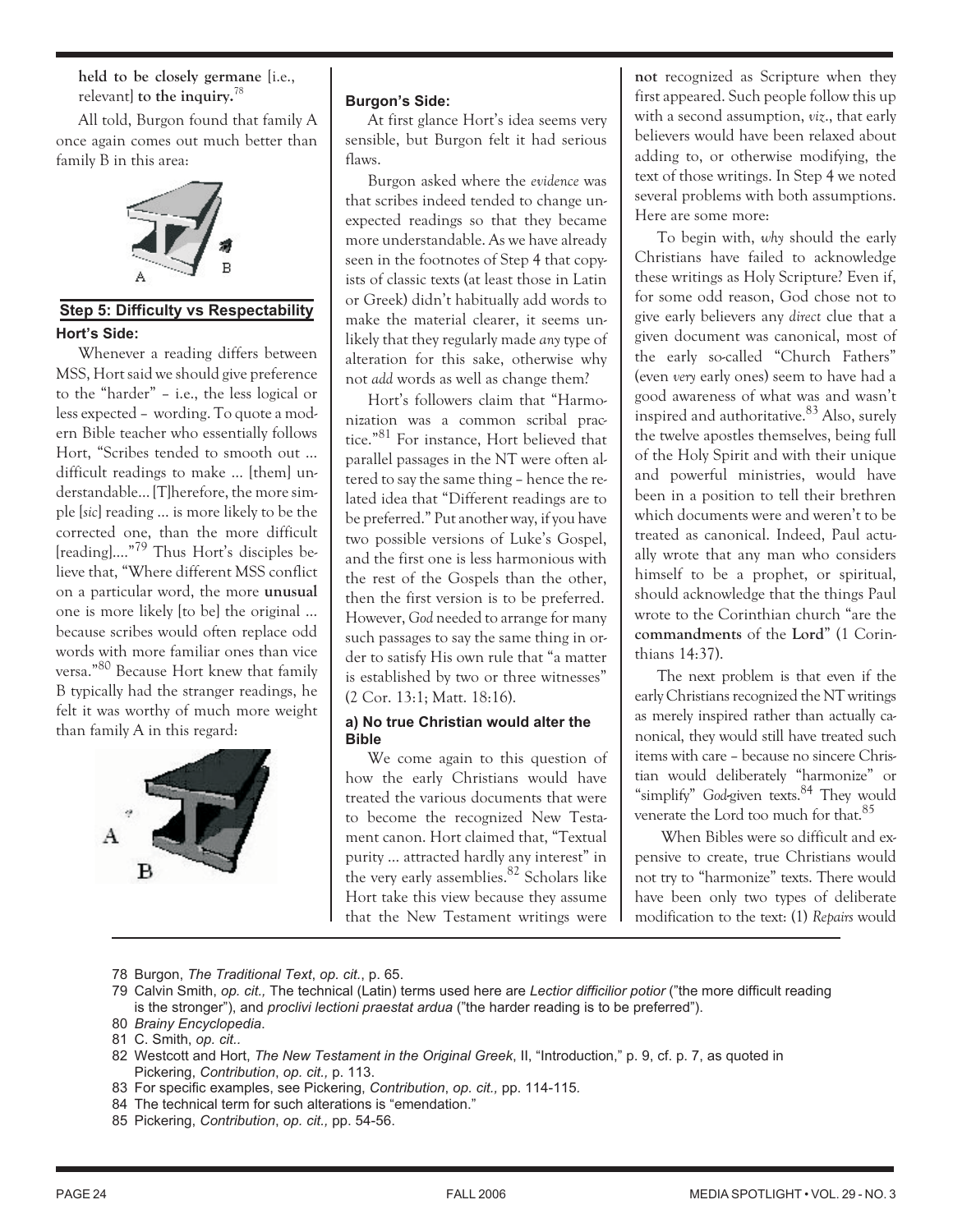be made – and then only in the light of clear evidence from other MSS, etc., and (2) Deliberately perverted copies would be made by false Christians. Sadly, Hort lost sight of these facts and invented a tendency for Christians to harmonize. When the issue of molested readings comes up, folks like Hort ask, "How do you explain the presence of such a [strange] reading if it isn't authentic?" The answer, of course, is that it was introduced by a *heretic*.

If, as I pointed out in a footnote for Step 4, *pagans* in antiquity didn't tend to deliberately alter documents they respected, how much more would a true Christian (especially one who had embarked on an important job like copying a piece of teaching from an *apostle*) have wanted to do only what God *led* him to? It should go without saying that the Holy Spirit would never lead believers to alter Scripture, but would give them a *check* in their spirits if any such intention arose.

It has also been claimed that the early Christians would not have been too concerned about textual purity even if they did recognize a given document as canonical. Let us consider this.

Imagine *we* had to copy one or more of the NT books by hand. Would we not do so with immense care, especially in view of the points I raised in Part 1 of this series of articles? Interestingly, folks like Hort accepted that the *Old* Testament was copied with extreme care and accuracy with no tendency to add explanatory notes into the text, but these same people apparently find it hard to accept that God's sincere followers –

and certainly those of Jewish descent – would seek to do the same for the *New* Testament.<sup>86</sup> (Even if a few early Christians *were* prepared to take liberties with the text, these documents were passed from assembly to assembly, so it is likely that any lack of respect for God's Word would have been identified and confronted.)

Not only is Hort's rule extremely subjective, it's likely to point to the *wrong* reading.

#### **(b) This rule is a dream for Satan and his Bible corruptors**

Preferring "harder" readings opens the door to error for a second reason. It promotes readings *even where the Greek language wouldn't allow them*, because grammar can go out the window. (If the corrupted reading makes the passage ungrammatical it becomes less likely, and therefore gets chosen by Hort's rule.) This allows for key Bible passages to have been deliberately perverted in the most subtle way immaginable – i.e., whichever way would least grate on believers' ears and would therefore not get spotted too easily.<sup>87</sup>

For example, imagine if the phrase, "The quick brown fox jumped over the lazy dog," was a doctrinally pivotal statement. A heretic who wants to undermine such a statement would not want the alteration readily noticed. A simple way to do this is to make the altered wording *sound* similar to the original, even if the corrupted version is no longer logical. If he changes the phrase to something like "The quick brown **box** jumped over the lazy dog" he would achieve this – and Hort's rule would prefer this reading to the true one! (Ironically, some of the very people who promote the use of the "dynamic equivalence" method of translation on the basis that the Bible is *easy* to understand in its original languages, simultaneously promote family B on the basis that it is *hard* to understand in places.)

## **(c) Burgon preferred respectability**

Unlike Hort, Burgon didn't attach weight to a MS based on the strangeness of its readings.<sup>88</sup>

As we have seen, Hort believed that the character of a MS depends chiefly on its age rather than on things like the sincerity of the person who created it. Burgon, on the other hand, was more interested in the *character of the MS as a whole* – which he principally determined via the credibility of the copyist, regardless of its age. If, for instance, the copyist had included some non- canonical books in his MS, or had included a number of readings found in no other known MS, or had left out some chunks found in all other MSS, then he was probably a very unreliable person, and therefore his whole MS should be viewed with distrust. It turns out that both of the MSS most admired by Hort exhibit the above warning signs. As such, they (and their family) fell even lower in Burgon's estimation.

Hort's two favorite MSS "differ from **one another**in three **THOUSAND** places

- 86 For more about the ingrained reverence of the Jewish people toward Scripture, see Pickering, *Contribution*, *op. cit.,* pp. 113-114.
- 87 If one wished to corrupt a MS with subtlety, one would *love* the rule that "the harder reading is to be preferred," because it allows far more scope for corruption. One could make changes with minimal alteration to the *sound* of the passage so that the change goes unnoticed by most brains because they are not jangled by obvious differences. Since the resultant passage doesn't need to be logical or even grammatical, this rule maximizes the number of *ways*, and minimizes the number of *changes*, necessary to undermine a given passage. For helpful further material on this issue, see Green, *op. cit.*, p. 573. (Producing a similar sound in a passage would be the most important concern for a heretic trying to corrupt God's Word among fellowships which owned very few copies of the Bible and which therefore often read Scripture aloud among the members. For congregations with enough copies of Scripture for believers to be able to read them at home, a heretic might focus more on the *visual appearance* of the passage.)
- 88 Burgon, *The Traditional Text*, *op. cit.,* p. 67. Because of its deeply subjective nature, Burgon felt that "Internal Evidence" (i.e., how the text of a given MS actually reads) has the least weight of all. He felt that *external* evidence (i.e., the attributes of the physical document) carries far more weight.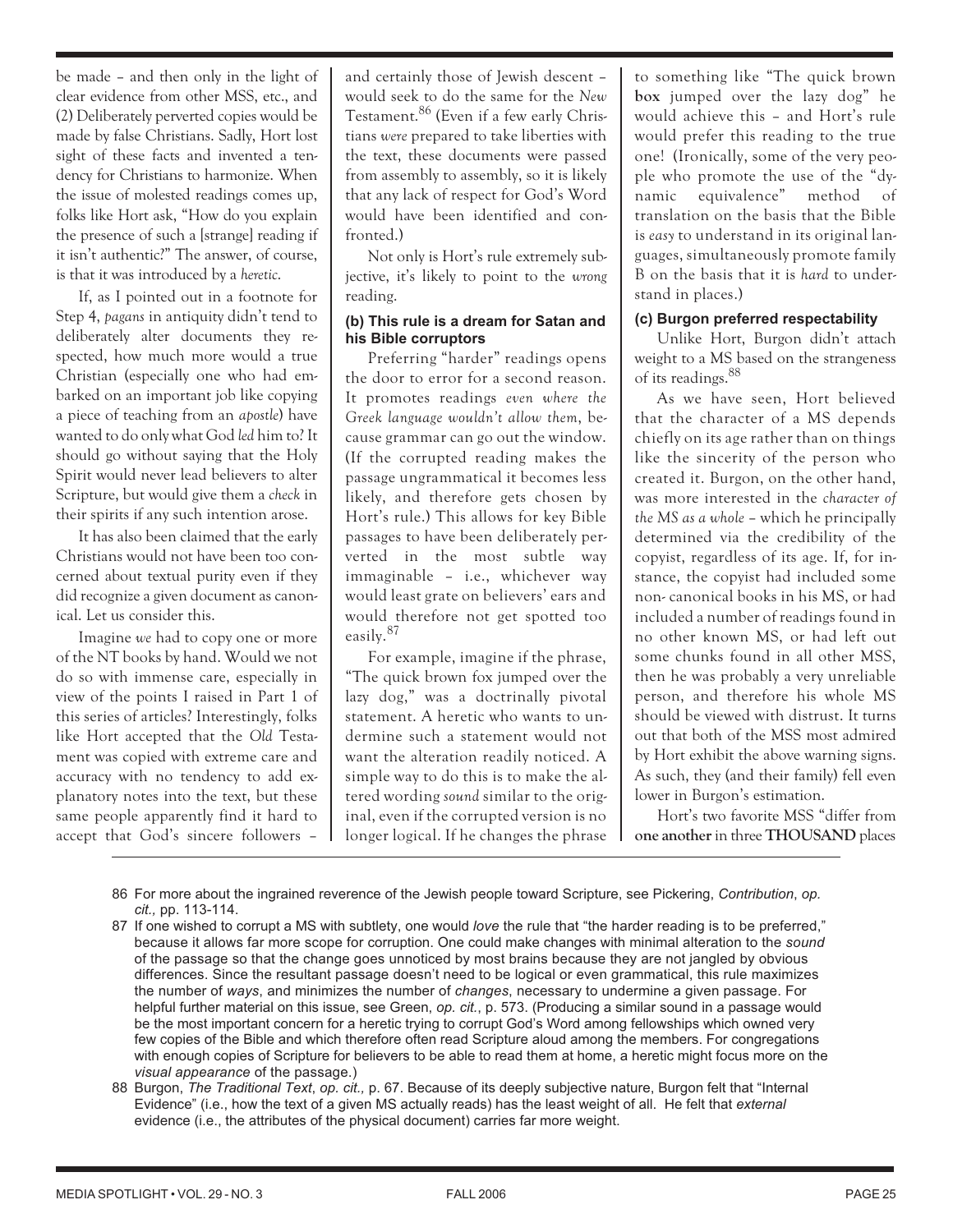in the **Gospels alone** – NOT including differences in spelling."<sup>89</sup> Just from this solitary, breathtaking statistic we can see that, rather than being worthy of Hort's great praise and reverence, at least one of these MSS is grievously corrupted.

I have included only one illustration of their failings here, but more are given in the footnotes.<sup>90</sup>

"What would be thought in a Court of Law of … witnesses … who should be observed to bear [such] contradictory testimony…?" <sup>91</sup> "[T]he 'best manuscripts' … have been 'weighed' and found**wanting**" 92

# **Where Do These Steps Lead?**

Burgon confirmed that his method "is the direct contradiction of that adopted by [Hort] … Moreover, it conducts us throughout to directly opposite results."93

If we accept the above principles to which Burgon held, we must also accept that family A is where the Word of God



resides and, what's more, that family B represents *deliberate counterfeiting by people opposed to the truth*.

In future parts of this work I intend to explain how Hort came to promote his strange teachings, but the five steps we have covered also oblige us to ask how on earth the bulk of the *revision committee* ended up submitting to Hort's position. (Regrettably, he managed to convince a majority, although not all, of the men on the committee that the Bible should be treated like any other book, so his arguments prevailed there.) Various factors lay behind this sad turn of events and I plan to list several of these next time. For now I will focus on the reasons why the committee was not well placed to challenge Hort's arguments.

For one thing, Burgon was not included on the committee. Another major problem was that, as we noted at the start, the committee was asked to revise only the *English*, not the Greek. It was not convened with a view to reconsidering the *value* of the MSS underlying the KJV, so its members were selected for reasons other than their experience in this area. The role of a translator is very different from that of a textual critic, thus committee members were "unacquainted with the ... science of Textual Criticism."<sup>94</sup> (In contrast, Hort had enjoyed many years to prepare his theory and find ways to convince others of it.)

A related problem was that Hort appears to have been prone to making statements in such a bold and categoric way that members of the committee assumed he had plenty of evidence to back them up. The truth was that he invariably lacked much evidence at all *and often had none whatsoever*. When highly intelligent people like Hort confidently make unequivocal claims about a matter, it can be extremely intimidating to hearers who are not expert in the relevant disciplines. Hort presented his mere theories as *unarguable facts*, and the "Emperor's New Clothes" syndrome did the rest.

Another hurdle was that the committee, "met together **secretly** … All was done in **secret**." "All reports indicate that an **iron** rule of **silence** was imposed upon these revisers during all that time."<sup>95</sup> This meant that members could not approach people outside the committee for advice or help because they were sworn to secrecy. It also meant that any waverers on the committee did not come under pressure from outside to stand up for the truth. "The public was

- 89 Theodore P. Letis, *The Majority Text: Essays and Reviews in the Continuing Debate*, (Institute for Biblical Textual Studies, no date), p. 43, as quoted in Johnson, *op. cit*., Chapter 20. See also Pickering, *Contribution*, *op. cit.*, p. 75. Burgon said "It is in fact easier to find two consecutive verses in which these two MSS [Aleph and B] **differ** the one from the other, than two consecutive verses in which they entirely **agree**" (*Revision Revised, op. cit.*, p. 12].
- 90 Here are some further problems with *MS Aleph*: **(i)** It adds two extra books to the end of Revelation; **(ii)** "On nearly every page of the MS there are corrections and revisions, done by **ten** different people" (Burton, *op. cit.,* p. 61). It doesn't *sound* a terribly reliable MS. Maybe this is why these ten revisers eventually gave up trying to straighten it out and finally put it in a bin. (Its modern discoverer, Constantine von Tischendorf, noted at least twelve *thousand* changes in it. Presumably people went to such great efforts to put it right because it was written on vellum – an extremely valuable medium); **(iii)** Aleph has approximately 1,500 readings that do not appear in *any* other manuscript (Burgon, *Revision Revised,* Article III, *op. cit.*, pp. 318-319). "From these facts, therefore, we deduce [that] … the impurity of … [Aleph], in every part of it, was fully recognized by those best acquainted with it, and … it was finally cast aside as worthless for any practical purpose" (Mauro, *Which Version?*, *op. cit.,* Chapter IV). Here are some problems with *MS B*: **(i)** It has nearly **600** readings that occur in *no* other manuscript – which means that all of these readings are almost *unchallengeably* wrong and hence that the copyist was either working from a very bad MS or was *deliberately creating* a very bad MS; **(ii)** Experts in linguistics have noted that "B is reminiscent of classical and **platonic** Greek, NOT the Koine (common) Greek of the New Testament" – so it doesn't look as if the copyist was a reliable person; **(iii)** Even Tischendorf admitted that blemishes occur *throughout* B. One collator found 2,556 omissions. (For more on Aleph's and B's lack of respectability see Pickering, *Contribution*, *op. cit.*, pp. 100-101, and Burgon, *Revision Revised*, *op. cit.*, pp. 319-320.)
- 91 Burgon, *Revision Revised*, *op. cit., p. 31.*
- 92 Pickering, *Contribution*, *op. cit.*, p. 78.
- 93 *Revision Revised*, *op. cit.*, pp. 338-339.
- 94 *Revision Revised*, *op. cit.*, Preface, p. xii. For additional background on this matter, plus further evidence that the committee did not even know the basic *procedures*, let alone the basic principles for the job it ultimately took on, see chapter 6 of Mauro, *Which Version? op. cit.*
- 95 Benjamin G. Wilkinson, *Our Authorized Bible Vindicated*, (June 1930), e-book, chapter 5.